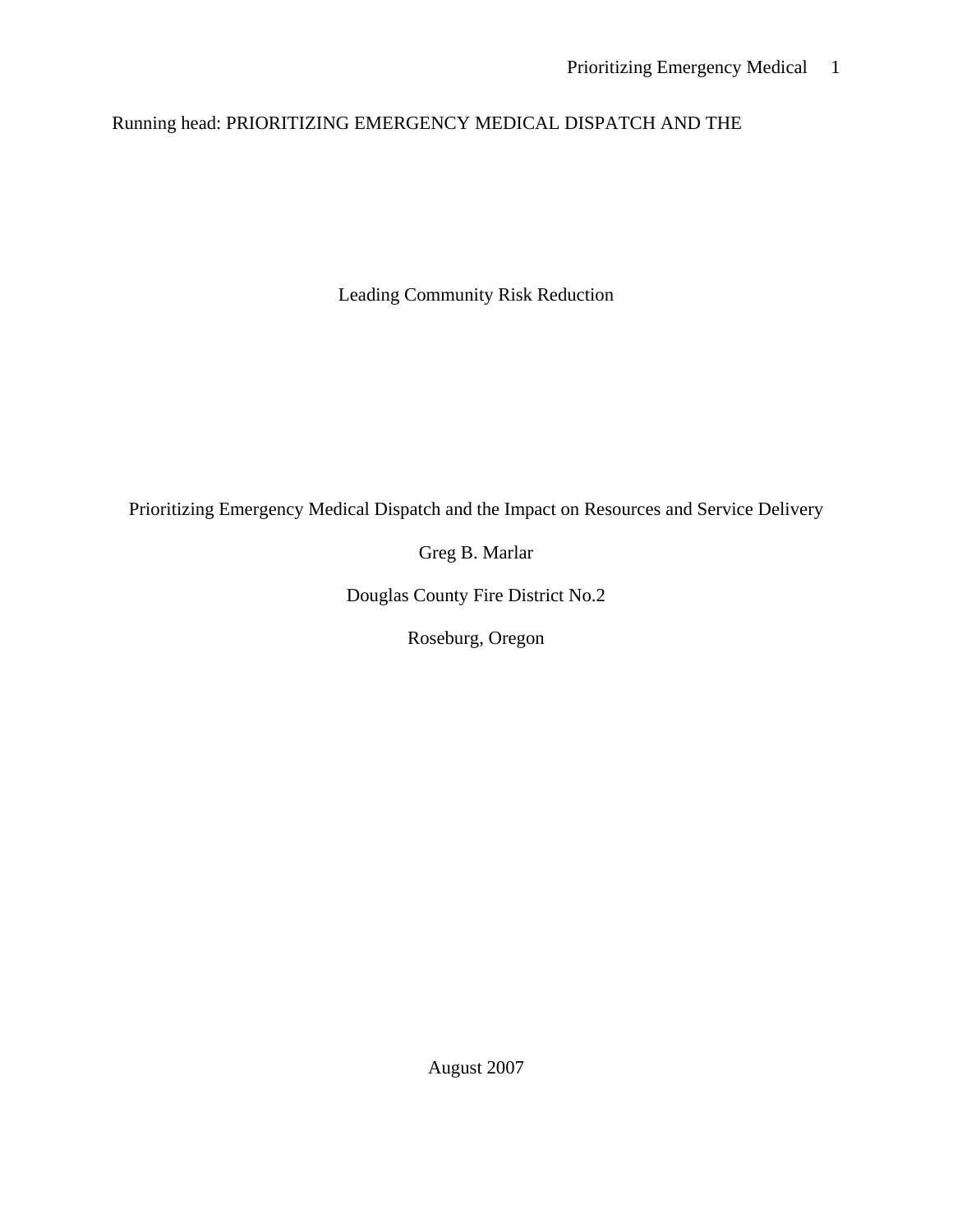# Certification Statement

I hereby certify that this paper constitutes my own product, that where the language of others is set forth, quotation marks so indicate, and that appropriate credit is given where I have used the language, ideas, expressions, or writings of another.

Signed:\_\_\_\_\_\_\_\_\_\_\_\_\_\_\_\_\_\_\_\_\_\_\_\_\_\_\_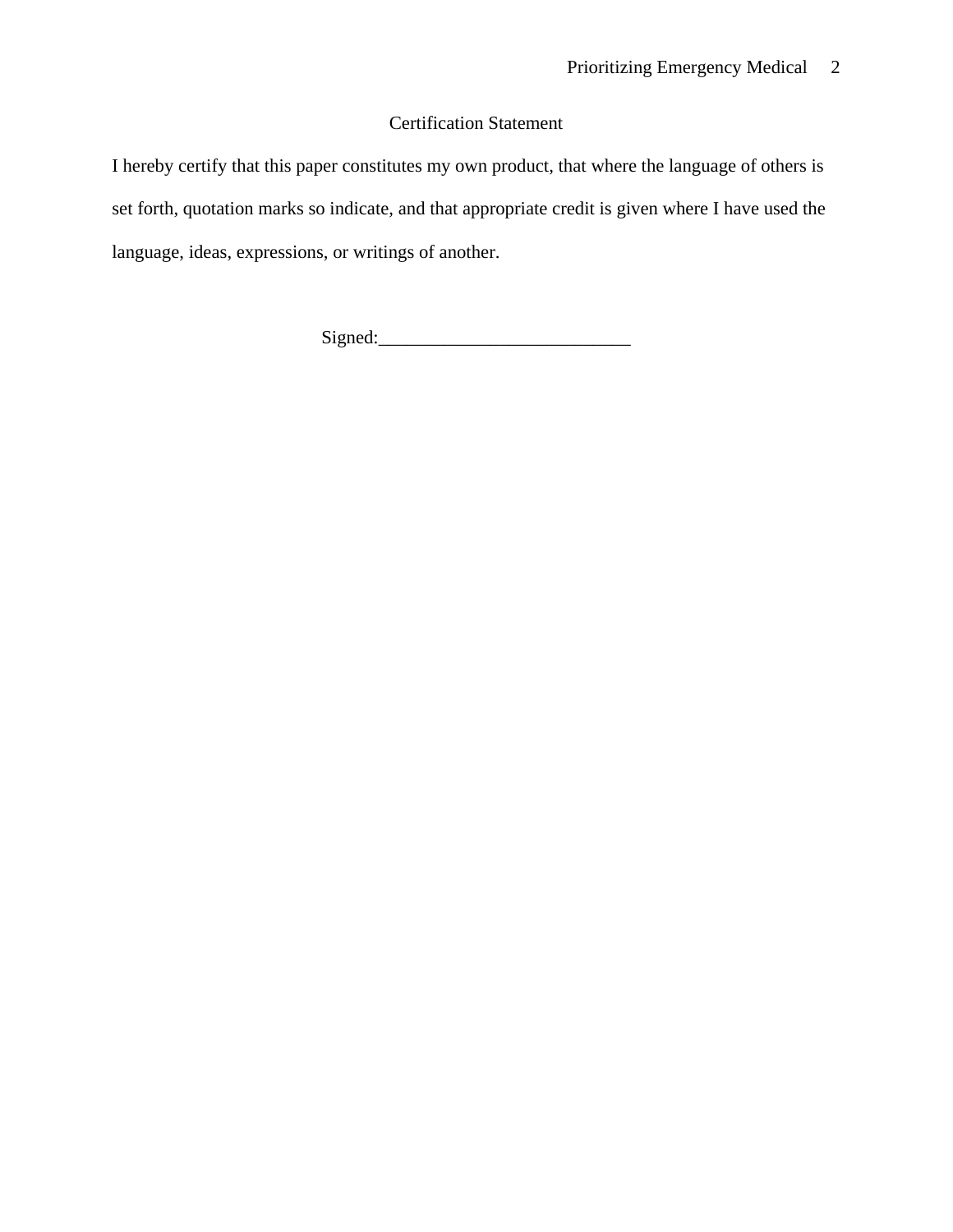# Abstract

<span id="page-2-0"></span>Douglas County Fire District No. 2's (DCFD2) does not have a system for prioritizing EMS dispatches. The purpose of the research was to determine, through descriptive research, criteria for implementing an effective system for prioritizing EMS responses. The procedures included literature review and a survey of other fire agencies. Research answered what the standards in the industry were and what the benefits and risks of implementing a medical priority dispatch system were. Results showed that there were proven, established priority medical dispatch programs being utilized across the nation that could effectively be implemented in our jurisdiction. Recommendations included review of established programs being utilized in other Oregon dispatch centers, request bids for selected program, and secure funding sources for implementation.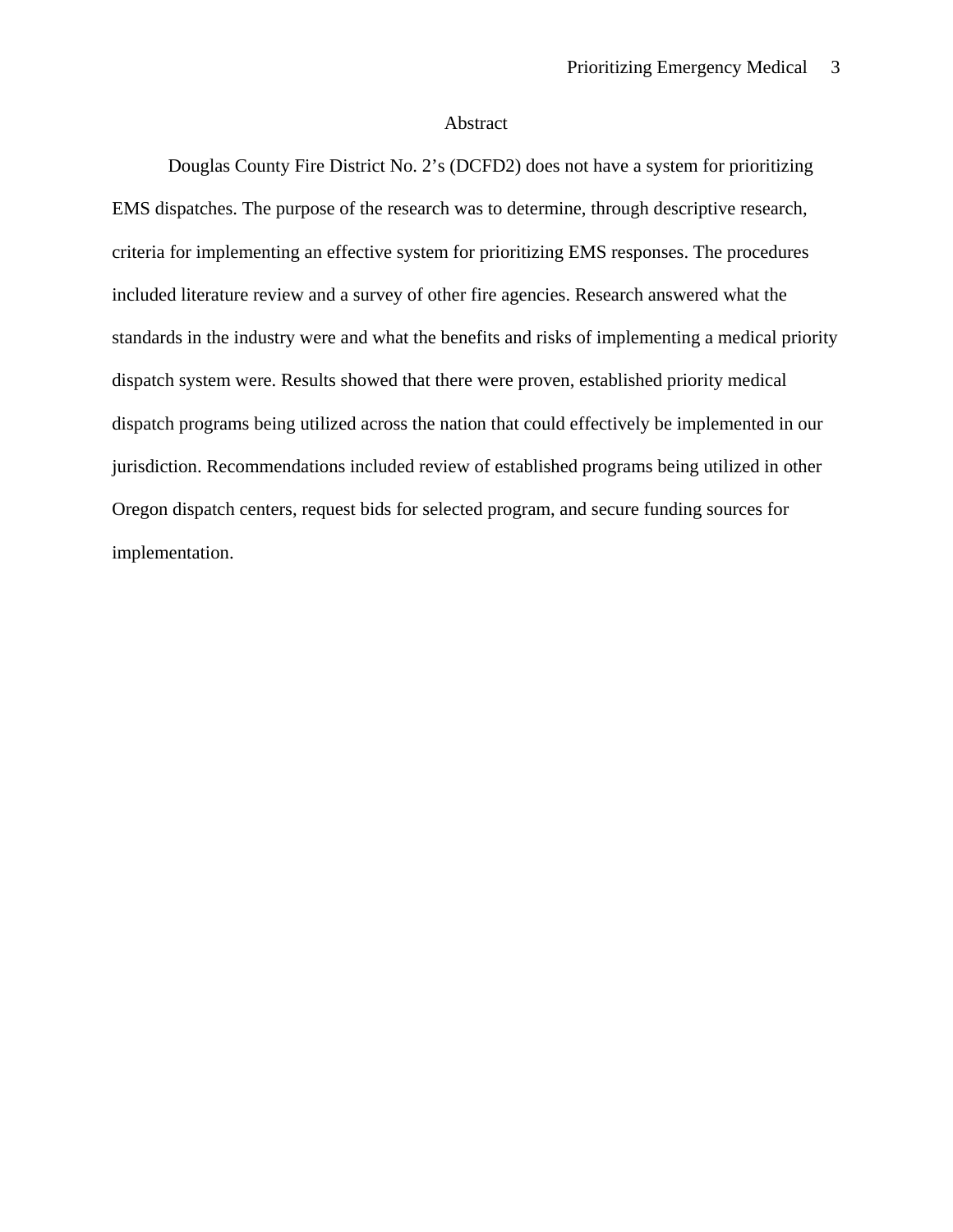# Table of Contents

<span id="page-3-0"></span>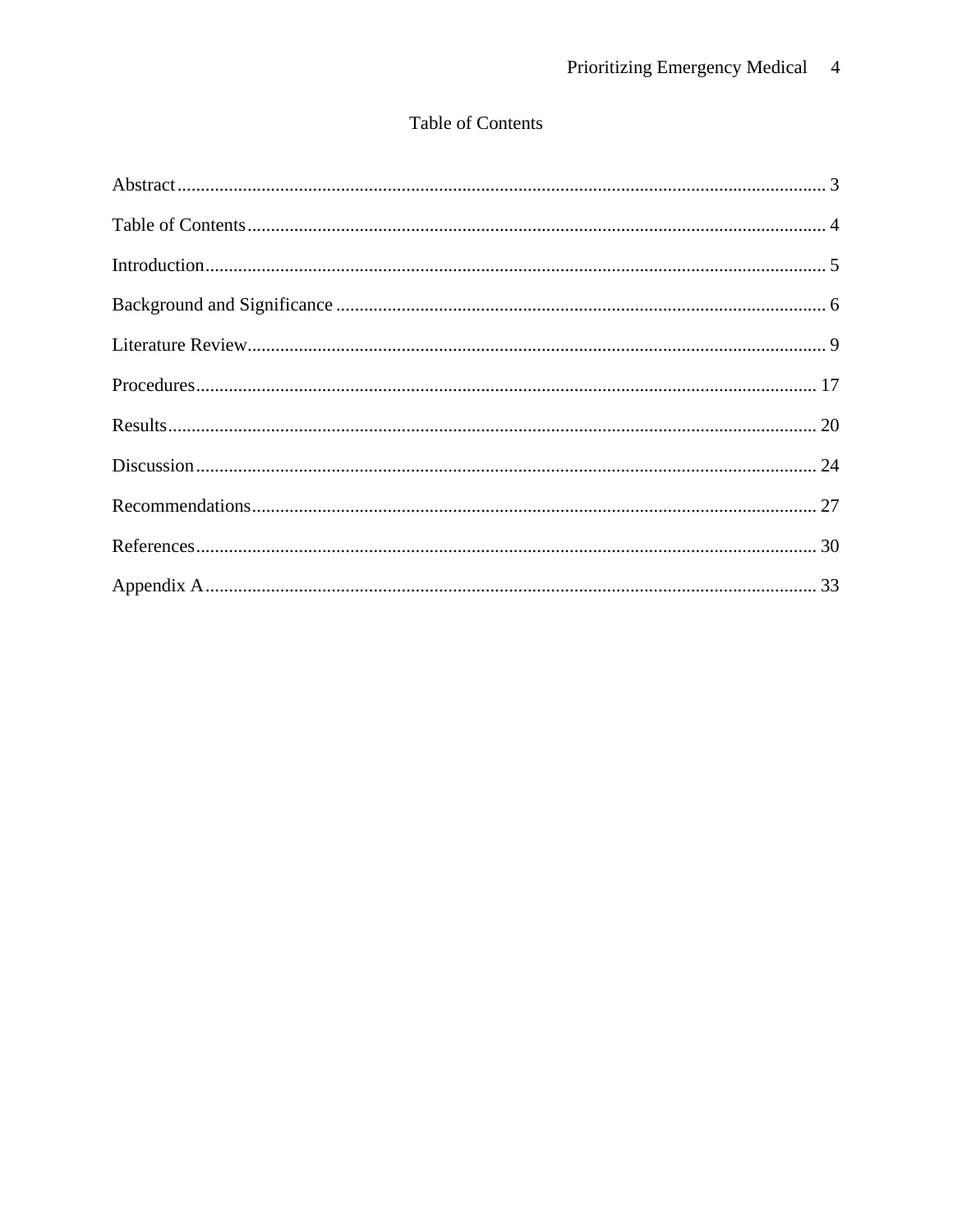## Introduction

<span id="page-4-0"></span>Established in 1947, Douglas County Fire District No. 2 (DCFD2) began providing paramedic ambulance service in 1995 in conjunction with the local private provider Wilts' Emergency Service and Transportation (WEST). Together, these two agencies provide the majority of paramedic ambulance service for the central Douglas County, Oregon area including the City of Roseburg and surrounding communities. Several surrounding fire departments provide first responder response for those emergency medical services (EMS) calls. All emergency agencies are dispatched, through agreement, by the Douglas County Emergency Communications Center (DCEC). All calls for police, fire, and medical services within Douglas County come through the DCEC.

The problem is DCFD2 and surrounding emergency agencies do not have a system for prioritizing EMS dispatches. Inappropriate dispatches result in a depletion of emergency resources and citizens could suffer from delayed emergency medical response. The purpose of this research is to identify criteria for implementing an effective system for prioritizing EMS responses in the greater Roseburg area.

Nationally, EMS calls account for roughly 75% to 80% of fire departments call volume. For DCFD2 during 2004, 2005, and 2006, EMS calls accounted for 72%, 73%, and 75% of the total call volume respectively (Marlar, 2006). The concept of medical priority dispatch has been around for over 30 years. Clawson (1991) discovered that "The main objective of a priority dispatch system is to 'send the right thing to the right person in the right way at the right time'" (p. 11). This is not occurring today within the Douglas County dispatch system. The current system runs out of emergency resources on a regular basis.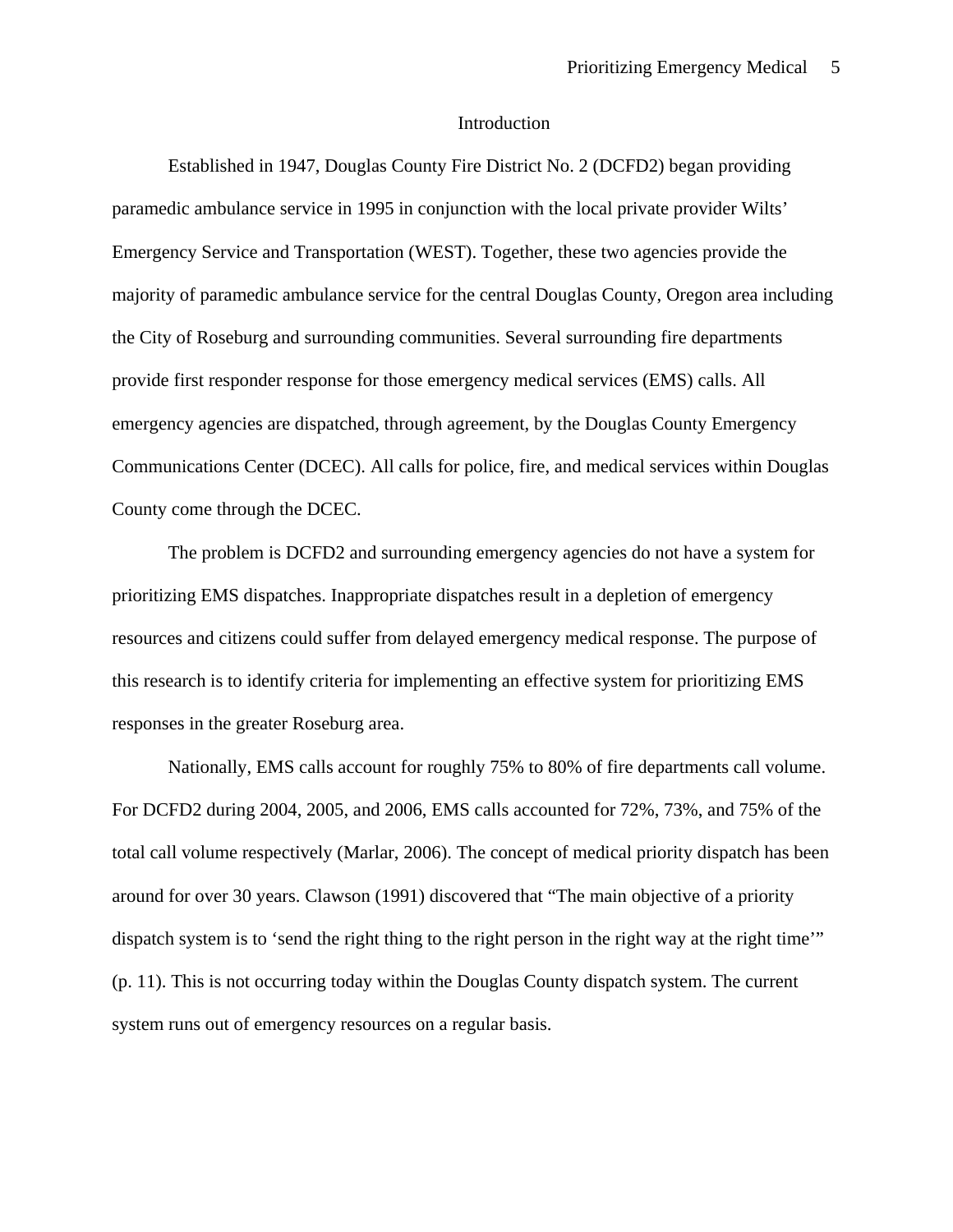<span id="page-5-0"></span>Descriptive research techniques were used to answer the following research questions: (a) what are the standards in the industry for prioritizing EMS responses?, (b) what are the benefits and risks to implementing a system for prioritizing EMS response?, (c) what impact will implementing a medical priority dispatch system have on response times?

# Background and Significance

DCFD2 is a fire protection district that was formed in 1947. DCFD2 is located in Douglas County Oregon, in a growing area that surrounds the City of Roseburg and neighboring unincorporated communities. DCFD2 has delivered paramedic ambulance service through an intergovernmental agreement (IGA) with MedCom Authority (MedCom) since 1995.

MedCom is an intergovernmental entity that provides the emergency ambulance services through a franchise agreement with Douglas County. The franchise agreement allows the provider to deliver the services themselves or to subcontract those services out to other providers. MedCom's franchise is for three ambulance service areas (ASAs) in the Douglas County area. ASA #4 includes the cities, town or unincorporated communities of Dixonville, Elagarose, Glide, Ideyld Park, Melrose, Oak Creek, Riversdale, Roseburg, Wilbur, Winchester, and Wolf Creek. ASA #5 includes the cities, town or unincorporated communities of Diamond Lake, Lemalo Lake, and Toketee. ASA# 7 includes the cities, town or unincorporated communities of Canyonville, Days Creek, Myrtle Creek, Riddle, Tiller, and Tri City. In total, MedCom covers approximately 2,600 square miles of urban, suburban and rural service area with an approximate population of 43,601 (U.S. Census Bureau, 2000). MedCom subcontracts the actual delivery of emergency ambulance services with DCFD2 and WEST ambulance. This system for delivery of emergency ambulance services has been in place since 1995. The majority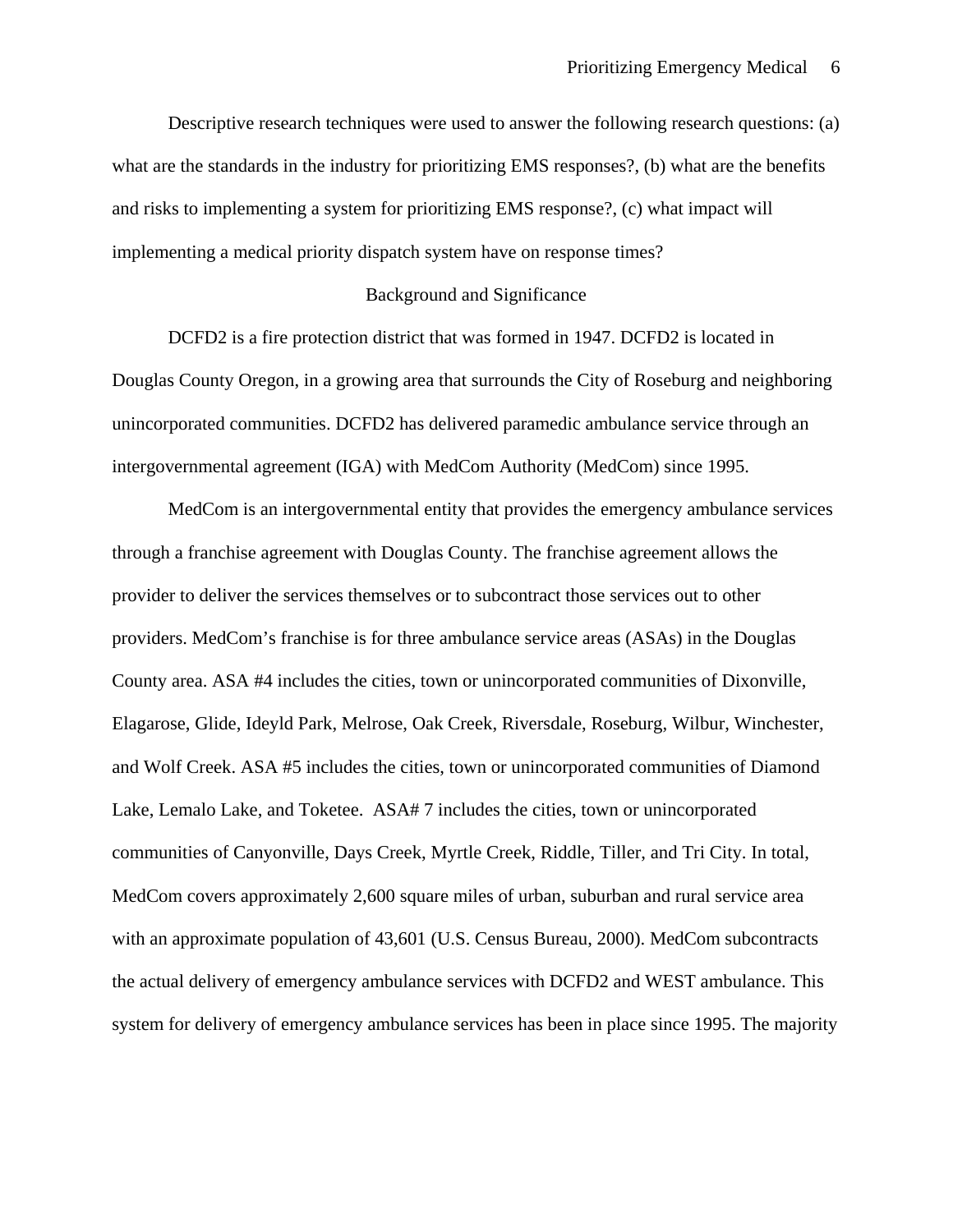of communities listed above have fire department first responders that are dispatch along with the paramedic ambulance on the majority of EMS calls.

During 2005, DCFD2 and WEST responded to a total of 8,206 EMS calls, of those responses, they transported 5,666 (61.73%) to the hospital (Marlar & Mutschler, 2006). During 2006, DCFD2 and WEST responded to a total of 8,108 EMS calls, of those responses, they transported 4,926 (60.75%) to the hospital (Marlar & Mutschler, 2006). These call volumes do not include the additional non-emergency transports that WEST provides as well.

DCEC is the primary safety answering point (PSAP) for Douglas County. This means that all 9-1-1 calls in Douglas County come through this communications center. In 2006, DCEC answered over 18,083 fire and EMS 9-1-1 calls for service and 196,690 law enforcement 9-1-1 calls for service (K. Stahl, personal interview, April 18, 2007). They dispatch for the majority of all ambulance, fire and law enforcement agencies within the county. This includes approximately 31 agencies in total.

Currently, DCEC utilizes the 2002/2003 version of the State of Oregon's Department of Public Safety Standards and Training (DPSST) Systematized Pre-Arrival Instruction Protocols Oregon Emergency Medical Dispatch Cards. This system takes the dispatcher through a series of questions in order to narrow the caller's chief complaint into an appropriate emergency medical dispatch card. Once the appropriate card has been determined, key questions are asked and inputted into the dispatcher's computer aided dispatch (CAD) terminal in order to be dispatched. The call is then sent to be dispatched and the call taker continues to ask questions and give prearrival instructions to the caller. For potential life threatening events (airway problems, choking, cardiac arrest, child birth, etc.) algorithmic instruction cards are available to give step-by-step pre-arrival instructions. The DCEC has a ninety second standard to process the call for dispatch.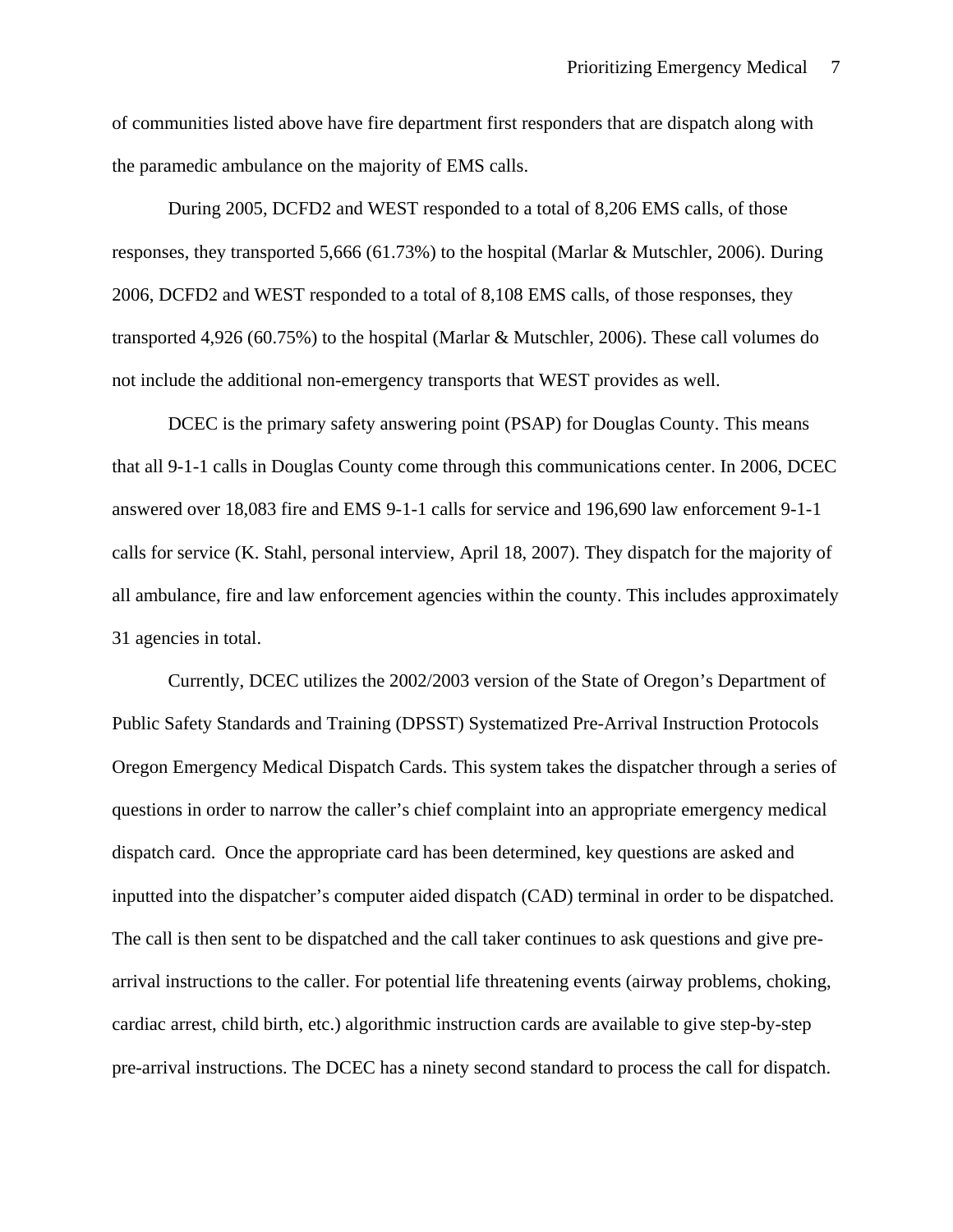They then dispatch the appropriate fire department and ambulance based on pre-determined geographic locations and run cards set up in the CAD system. Once emergency responders are enroute, they are given any follow-up patient information. They are not told whether to respond with or without lights and siren (code 3). That decision is left up to the responding unit(s) (L. Jackson, personal communications, March 14, 2007).

With the current dispatch procedures that are in place, EMS calls are processed and given out to the emergency agencies to determine what resources to send and in what mode to respond. Not being the ones that communicates with the calling party, puts our responding agencies in a disadvantage by not having a standardized, systematic method to prioritize the EMS calls. This causes the EMS system to run low and/or out of emergency paramedic ambulances on a regular basis. It also places emergency personnel and the public at risk by having emergency apparatus responding to calls code 3 that may not warrant that level of response. With budgets being flat lined or reduced on a regular basis, agencies must find ways to more effectively manage the emergency resources in order to maintain response requirements to the public we serve.

 This research project was completed in accordance with the applied research requirements of the Leading Community Risk Reduction (LCRR) course of the National Fire Academy's Executive Fire Officer Program (EFOP). In addition, this applied research will be used to specifically meet one of the critical attitudes for successful risk reduction as covered in the LCRR course. One of the critical attitudes covered was the need for the Executive Fire Officer (EFO) to be a champion in the process of community risk reduction. This is achieved by the EFO having a clear vision of the community and making that vision become reality (National Fire Academy, 2005). This author has become that champion within the community in regards to addressing the prioritization of EMS responses and delivery of services to the citizens.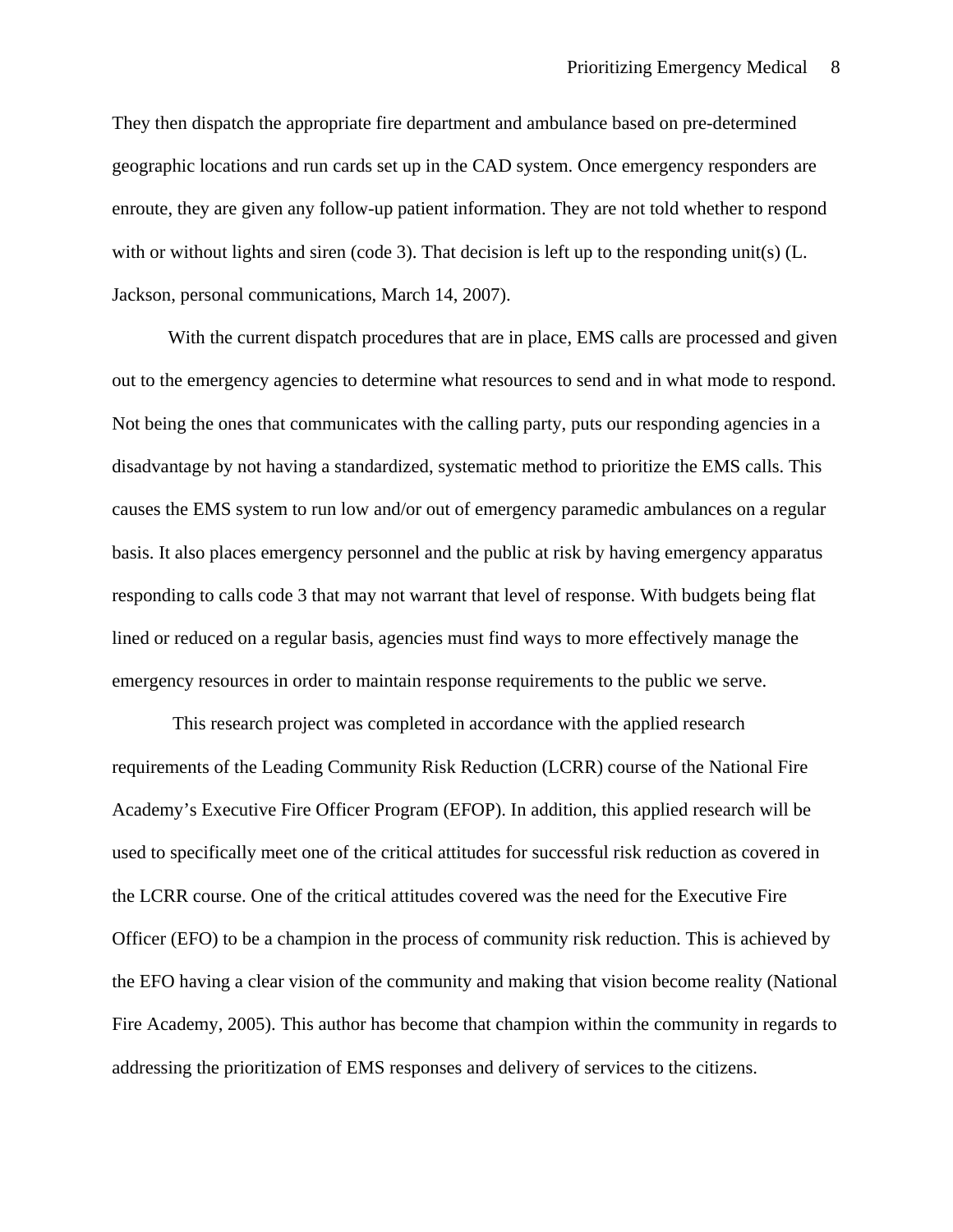<span id="page-8-0"></span>This research is also directly linked to the United States Fire Administration's operational goals of being responsive to emergent issues that are affecting fire service delivery to the communities we serve. Resource management is a critical component in the delivery of emergency services to the public. Dispatching of emergency units appropriately, plays a critical role in reducing the amount of emergency vehicle collisions during response and in assuring that the caller gets the correct resources, in the correct manner, as quickly as possible.

# Literature Review

The information obtained in this review of literature used research from other emergency service providers on the subject of prioritizing EMS dispatches and the affect on service delivery. The review for this project included: (1) a review of available data on what industry standards exist for dispatching medical responses; (2) system benefits and risks in prioritizing EMS response; and (3) impact on response time utilizing a priority dispatch system. This information was studied, evaluated and prioritized as to its value to the research project. *Industry Standards* 

Over the years, public safety agencies have done a fairly good job of educating the public to call 9-1-1 in the event of an emergency. Emergency dispatch centers are the first link in the chain of survival for any medical emergency call. A community's PSAP "is the most basic building block" of the emergency communications system (United States Fire Administration, 1997, p. 19). Emphasis is placed on medically validated protocols that should include both prearrival instructions, and a method to establish the priority and response configuration for every medical call received (United States Fire Administration, 1997). In 1990, the United States Department of Transportation mandated the development of a practice standard for emergency medical dispatch (Maher, 1999). Since that mandate, both the National Association of EMS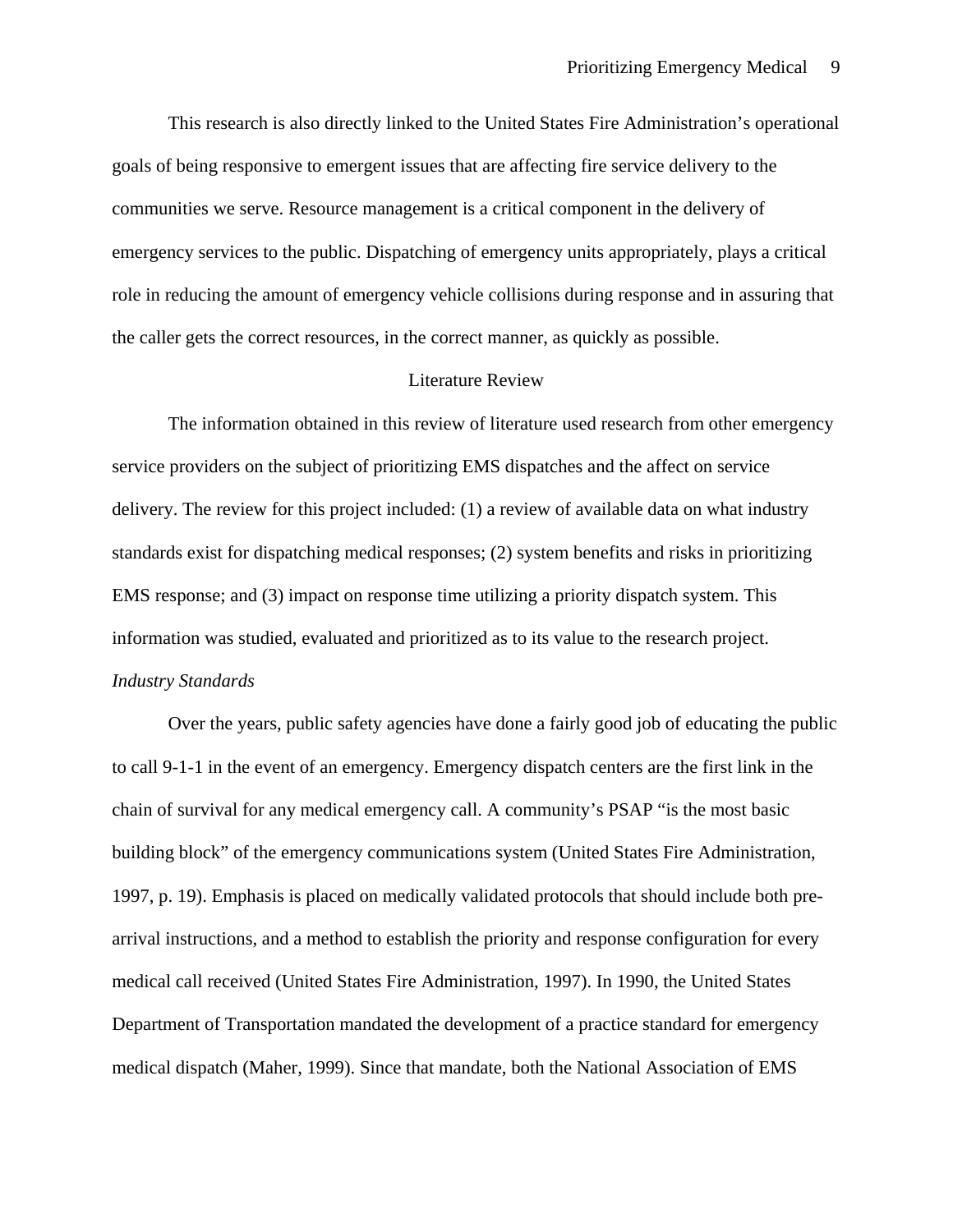Physicians (NAEMSP) and the American Society for Testing and Materials (ASTM) have taken the position that emergency medical dispatch systems are the standard of care in the EMS dispatching industry (Clawson, Martin, & Hauert, 1994). In 1995, the National Highway Traffic Safety Administration (NHTSA) produced a series of texts and standards for EMD, providing a basic foundation for all EMD programs. The National Association of EMS Physicians (NAEMSP) (1989) lists as one of its statements in their position paper:

Dispatch prioritization is an essential element in any EMS system for it establishes the appropriate level of care including the urgency and type of response. Standard medically approved telephone instructions by trained EMDs are safe to give and in many instances are a moral necessity. (p. 163).

Currently, there are four national providers offering certification for their EMD systems and training programs: APCO Institute, Medical Priority Consultants via their National Academy of EMD, NCI, and Powerphone. Many other agencies have built their own modified versions of EMD protocols for use in their dispatch centers. These programs basically look at the severity of the patient's condition, based on their signs and symptoms, and classify them into a certain category. The degree of urgency is assigned a priority level of A through D (A being the least serious and D being life-threatening) and is linked to the response vehicle type dispatched and whether they respond with lights and sirens or not.

In many communities across the nation dispatcher training is not even required by law (Griffiths, 2003). The National Academies of Emergency Dispatch estimates that today, less than 25 % of the U.S. population is being served by a fully integrated priority medical dispatch system (Griffiths, 2003). In contrast, the United Kingdom has more than 90% of its population served by this level of service. The exact number of U.S. EMS systems using emergency medical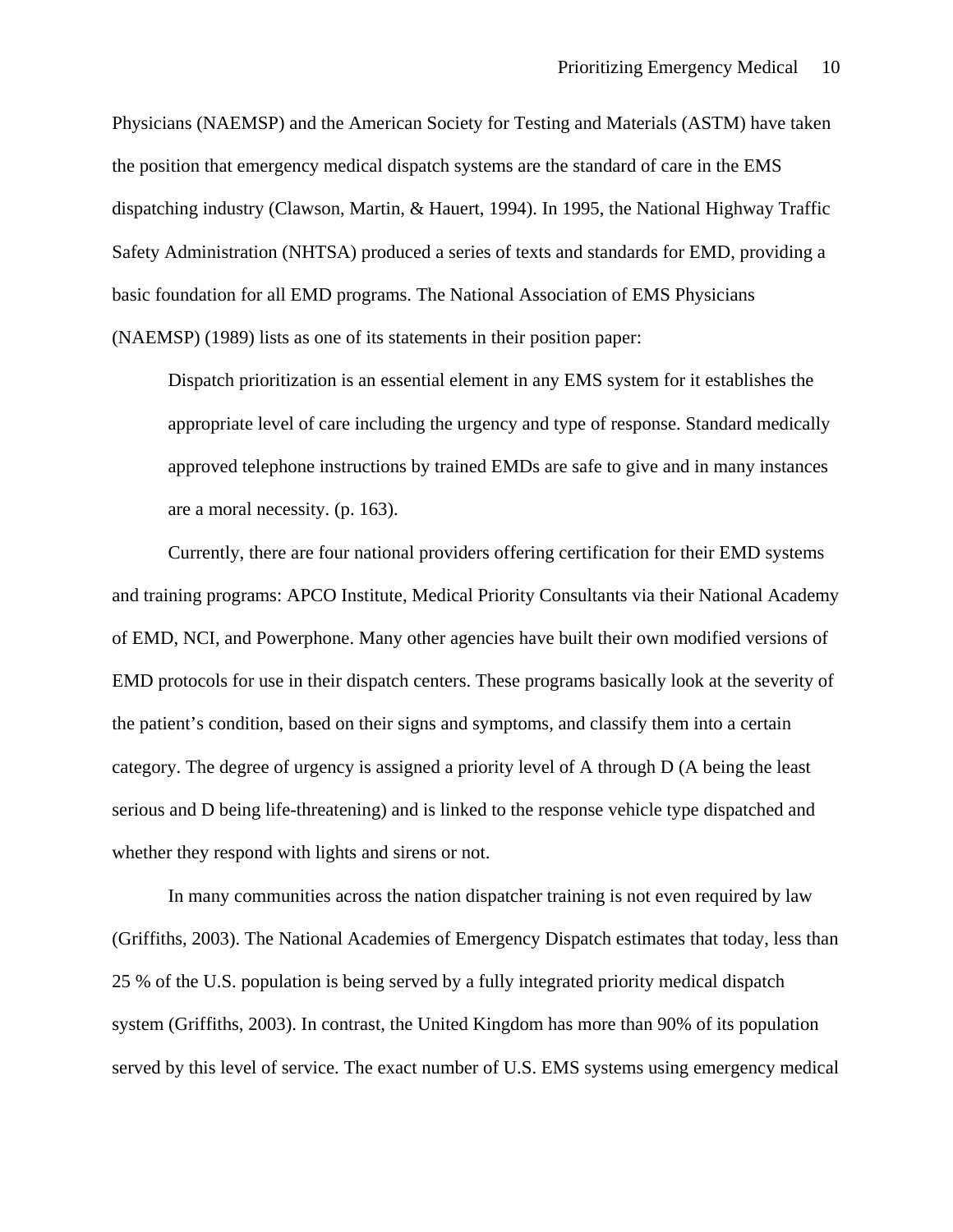dispatching is unknown. In1993, it was estimated that 94% of dispatch centers run by EMS based systems use pre-arrival instructions. However, if the dispatch center was run by the law enforcement or a fire department, only approximately 70% use such instructions (Cady & Scott, 1993). In 1995 the ASTM adopted two practice standards dealing with emergency medical dispatch training. The first was certification and curriculum, and the second was emergency medical dispatch management and quality assurance (ASTM F 1258, 1995). As Zachariah and Pepe (1995) accurately summarized, "the emergency medical dispatcher is rightly viewed as the first First [*sic*] Responder, a trained certified professional, held to high national standards, and an important first link in the chain of emergency medical care" (p. 3).

# *Benefits and Risks of a Prioritized Medical Dispatch System*

There have been many benefits realized from agencies implementing a standardized priority medical dispatch program within their communications center. Improved operational efficiencies through changes in response time performance requirements and tiered response systems are a big benefit. Many EMS systems across the country are experiencing an increase in demand for services, but due to budgetary constraints are finding it impossible to add personnel or equipment to their EMS system. Therefore, they are being required to meet this increased demand with the same, or in some cases, less resources. This has become a key factor in the decision to protect resources by prioritizing calls on the front end (Adams, 1989).

Griffiths (2003) found that systems no longer have the resources or ability to "send unneeded muscle in the form of speed and resources that don't match the need" (p. 57). It is estimated that with over 25 million annual EMS responses, that generally only 5%-20% of those require paramedic level skills (Curka et al., 1993). Therefore, priority dispatch systems have been developed to keep paramedic resources available within the system for critical patients. It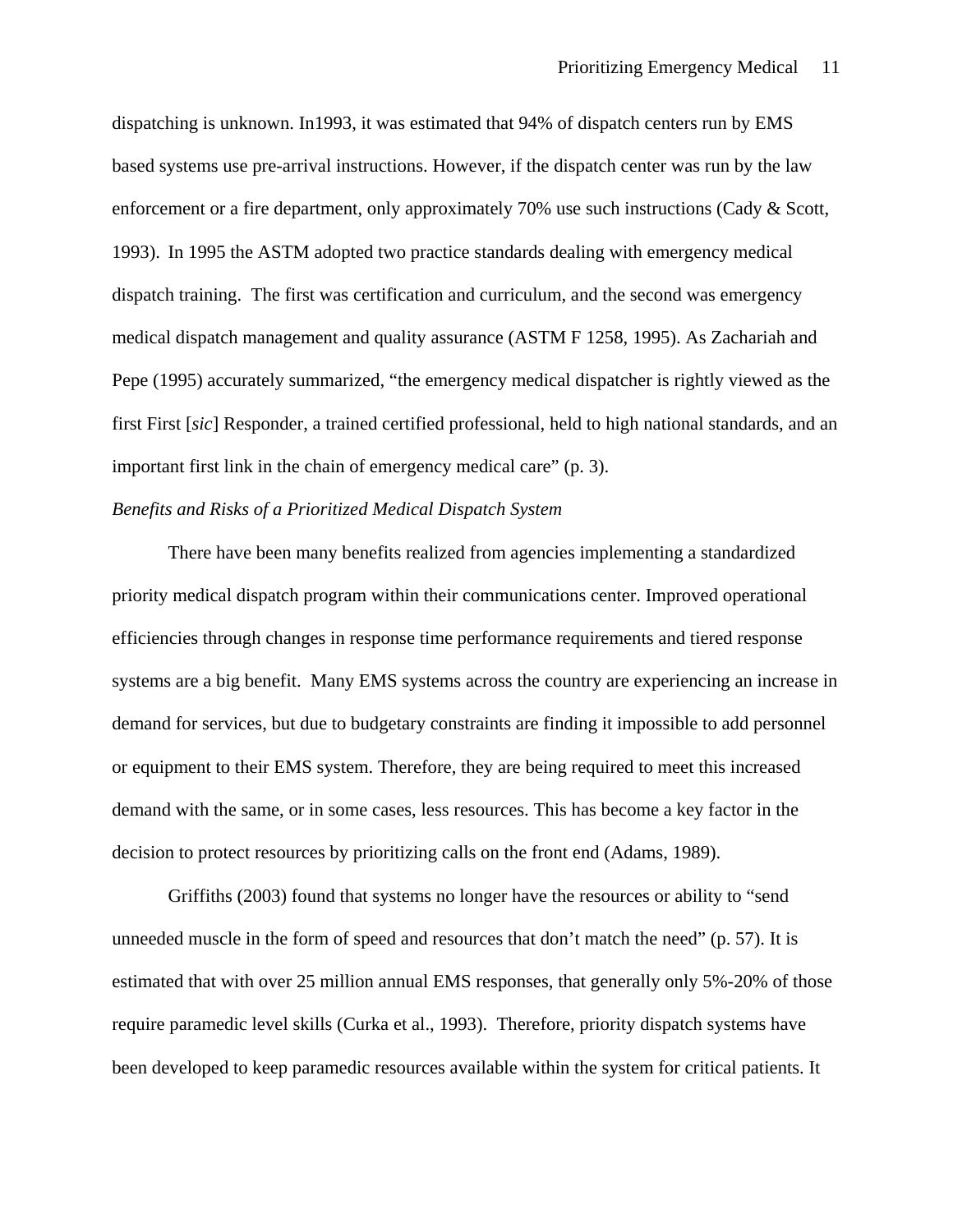has been shown that a paramedic does not have to be sent on every EMS call. In a tiered response system, you have both basic life support (BLS) units and advanced life support (ALS) or paramedic units. Without a priority medical dispatch system, both levels are generally dispatched to the EMS call regardless of the nature or severity. By utilizing a priority medical dispatch program fewer paramedics are required for staffing because fewer ALS ambulances are needed in the system. BLS units can be used on many of the initial responses prioritized by dispatch. This also allows for the ALS crew's response times to become shorter for other calls, due to their enhanced availability in the system (Curka et al.).

Liability has always been high for public safety systems. There is a variety of entities that share in this liability pool including counties, cities, fire and law enforcement agencies, ambulance providers, medical control agencies and dispatch centers to name a few. Over recent years, dispatch liability has become second only to EMS vehicle accidents involving EMS litigation (Maggiore, 2004). Dispatchers today have a very stressful job and every time the phone rings, it is the equivalent to somebody in a crisis. Jeff Clawson, MD, the designer of an EMS priority dispatch system has been an expert witness in a number of lawsuits involving dispatchers. He has generally shown that the dispatch error and problems could have been prevented with a priority dispatch system (Maggiore, 2004). In July 2001, a jury awarded \$2.7 million over a dispatch error in the city of Chicago. Within two months, the city was hit again with two more dispatch related verdicts, one for \$50 million and another for \$3.04 million (Maggiore, 2004). Maggiore (2004), who is a paramedic and a practicing attorney, makes a bold statement that "the public will not tolerate incompetence when they dial 9-1-1" (p. 160). Risk management departments must be involved from the start on the design and implementation of dispatch programs.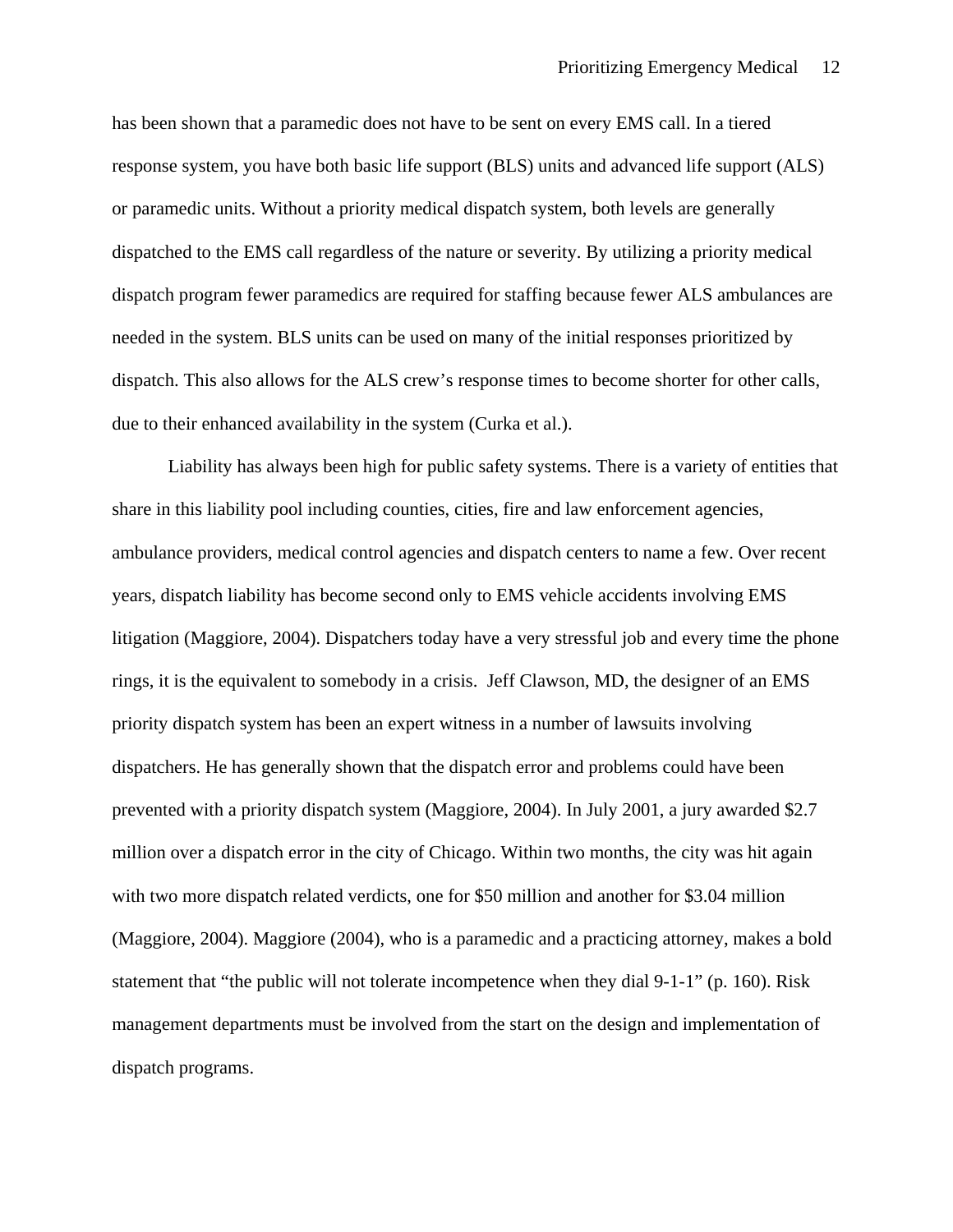As these verdicts have shown, it is far less expensive to institute proven, protocol driven priority medical dispatch systems on the front end then to wait and pay out on the back end. Another liability component for dispatch centers has been not having the most current version of medical protocols. This is true whether they are utilizing a commercial program or an in-house protocol that has been developed. According to Jeff Clawson, MD '"agencies have found themselves with their pants down when having to defend out-of-date protocols'" (Griffiths, 2003, 58). Utilizing a standardized protocol, the medical dispatcher's conduct will be far less susceptible to charges of careless judgment (National Association of Emergency Medical Services Physicians (NAEMSP), 1989). Fear of liability has prevented many agencies from delivering medical aid from a dispatch level. According to Jeff Clawson, MD, "'There's never been a lawsuit in the history of the world for practicing medical dispatch correctly'" (Taylor & Wilson, 2003, p. 2).

Personnel and civilian safety is the most important safety concern for every emergency agency. Emergency vehicle collision rates are very high and pose a serious risk to emergency responders as well as the public. In fact, emergency vehicle accidents are the second leading cause of on-duty firefighter deaths (JEMS.com [JEMS], 2006). It has been estimated that as many as 12,000 emergency medical vehicle accidents occur each year in the US and Canada as a direct result of use of red lights and sirens (Clawson, 1991). Even more alarming is that it is estimated that the startling and confusing effect emergency units have on drivers causes up to 60,000 additional accidents that don't physically involve the emergency vehicle (Clawson, 1991). It has long been tradition that when the bell goes off we have to respond with lights and sirens (code 3) to each and every call. Responses without lights and sirens have been shown to decrease the rate and severity of emergency vehicle collisions. Jeff Clawson, MD believes that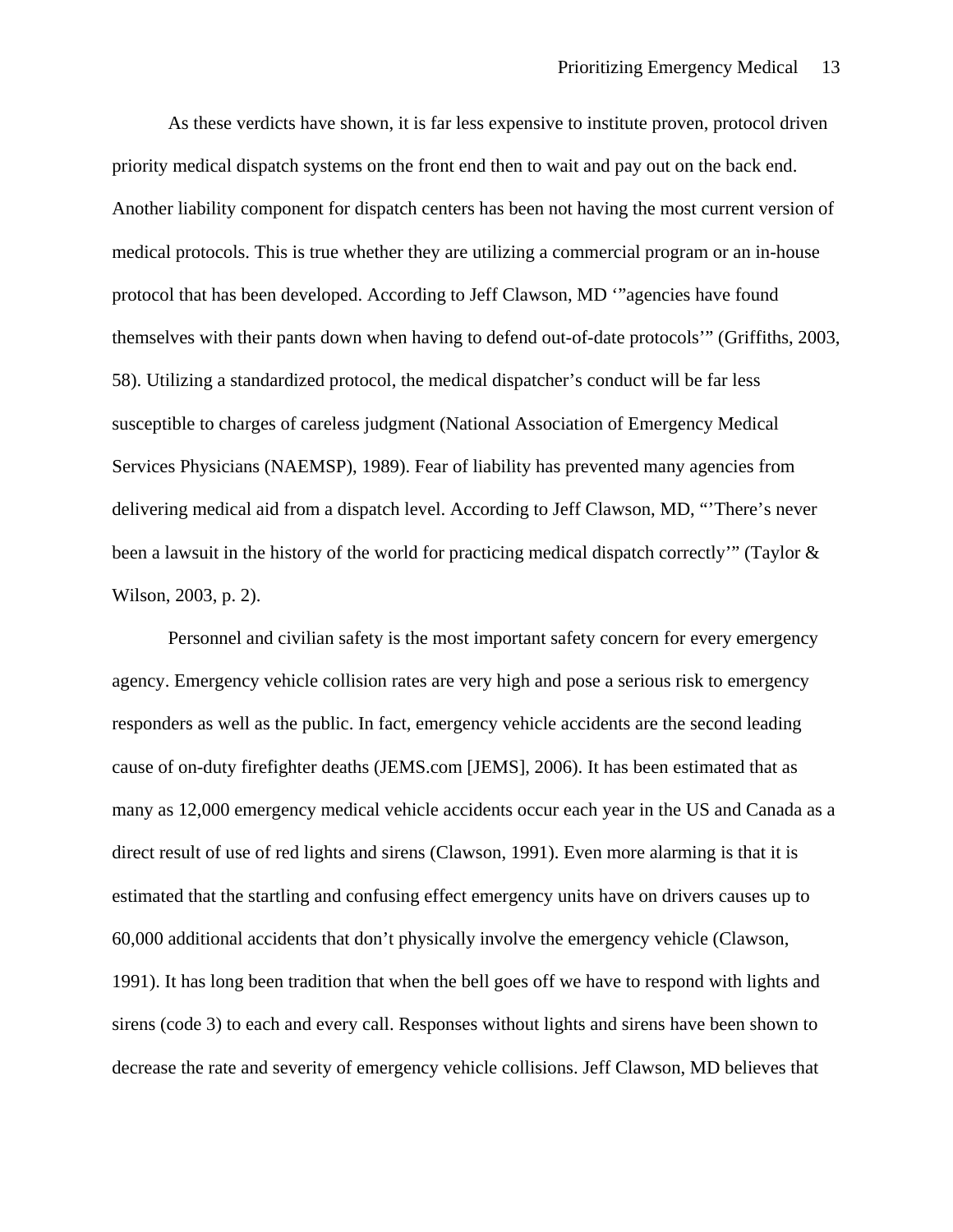this risk can be reduced at the dispatch level, where calls are received and dispatched (Taylor & Wilson, 2003). Many critics claim that the use of red lights and sirens fails to save lives or significantly improve response times. Studies have shown that responding with lights and sirens can save an average of 43 seconds to 3.63 minutes (Taylor & Wilson.2003). But quicker response times do not always translate into clinical improvements for the patient. Salt Lake City reduced their emergency vehicle accidents by 78 percent after implementing Clawson's priority dispatch system (Taylor & Wilson 2003). With the low percentage of life threatening calls, screening calls at the dispatch level is vital. Emergency units can be dispatched in an appropriate mode based on medically proven protocols utilized by dispatch.

Some of the barriers to implementing medical priority dispatch systems include the cost of implementation and training, political resistance from law enforcement dispatch centers, and generalized resistance to change. Costs of implementation and training are frequently listed as an issue to implementing a medical priority dispatch system. Many times this is due to lack of education and understanding of senior managers on the benefits of the system and how it can improve the organization. Hundreds of thousands of dollars are allocated annually on fire suppression and law enforcement equipment and training that are rarely used. Medical priority dispatch systems continue to be passed over at budget time. Funding of technologies that might not be used is not in line with general public policy of creating the greatest good for the greatest number with public funds (Cady, 2001). It is perceived as easier and more politically correct to address service demands by investing in rolling stock resources rather than invest in systems that can improve upon the efficiencies of existing resources (Cady, 2001). Training costs have also been a reason given for not utilizing medical priority dispatch systems. Jeff Clawson claims that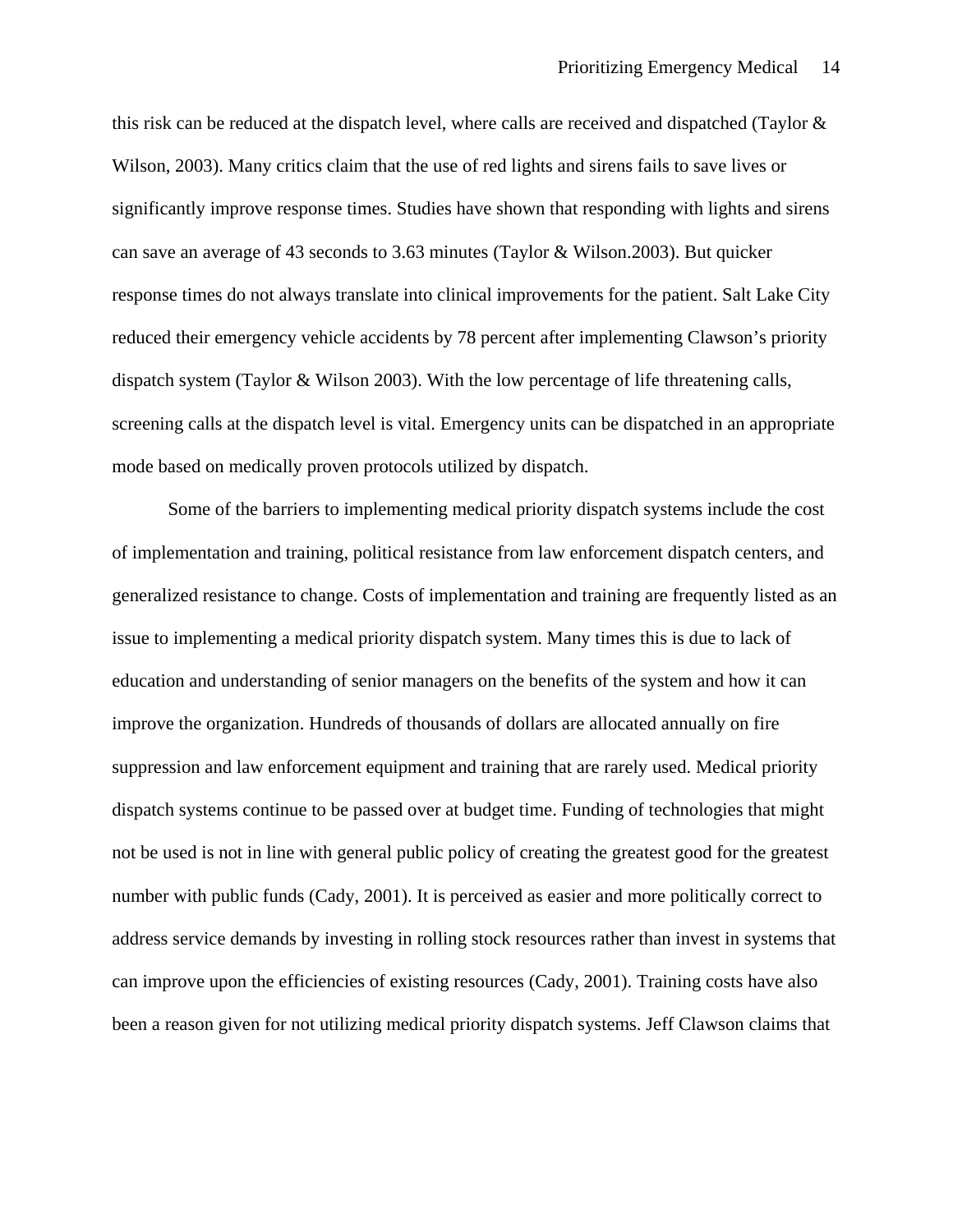it is an average of \$250 to train dispatchers to use his medical priority dispatch program in a three-day class (Taylor & Wilson, 2003).

Political issues often hinder implementation of medical priority dispatch systems in law enforcement run dispatch centers. This is often because the dispatch center is not in control of the EMS agency that is responding to the incidents (Maggiore, 2004). Law enforcement generally assigns calls to officers and allows them to prioritize their response. EMS responses can not be efficiently or effectively handled in this same manner. General resistance to change is another barrier to implementation of priority dispatch systems. Many dispatchers are comfortable with the way things work and do not see a need to change. Medical priority dispatch only works if followed correctly and exactly as set forth in the protocols. These programs are very stringent and do not allow for a dispatcher to skip steps or vary from the established questions and protocols. The days of hurry-up and "send the Calvary" to every call are over. Dispatch centers with medically approved, up-to-date protocols, and preplanned responses has become the new standard of care (Clawson, 1991). Priority medical dispatch systems actually go hand-in-hand with EMS. When a medical call is evaluated and prioritized by a certified EMD dispatcher, the standardization and consistency is comparable to the operating procedures that firefighters and paramedics follow (Clawson & Martin, 1990). Dispatch centers must make the change from medically trained freelancing to a protocol-driven process (Patterson, 2007). In order for dispatch centers to successfully change the way they do things, protocols must be sound and training, both initial and ongoing, is essential (Patterson 2007).

# *Response Time Impact*

There has been a lot of discussion regarding the impact that priority medical dispatch systems have on response times. Critics believe that these systems delay the dispatch time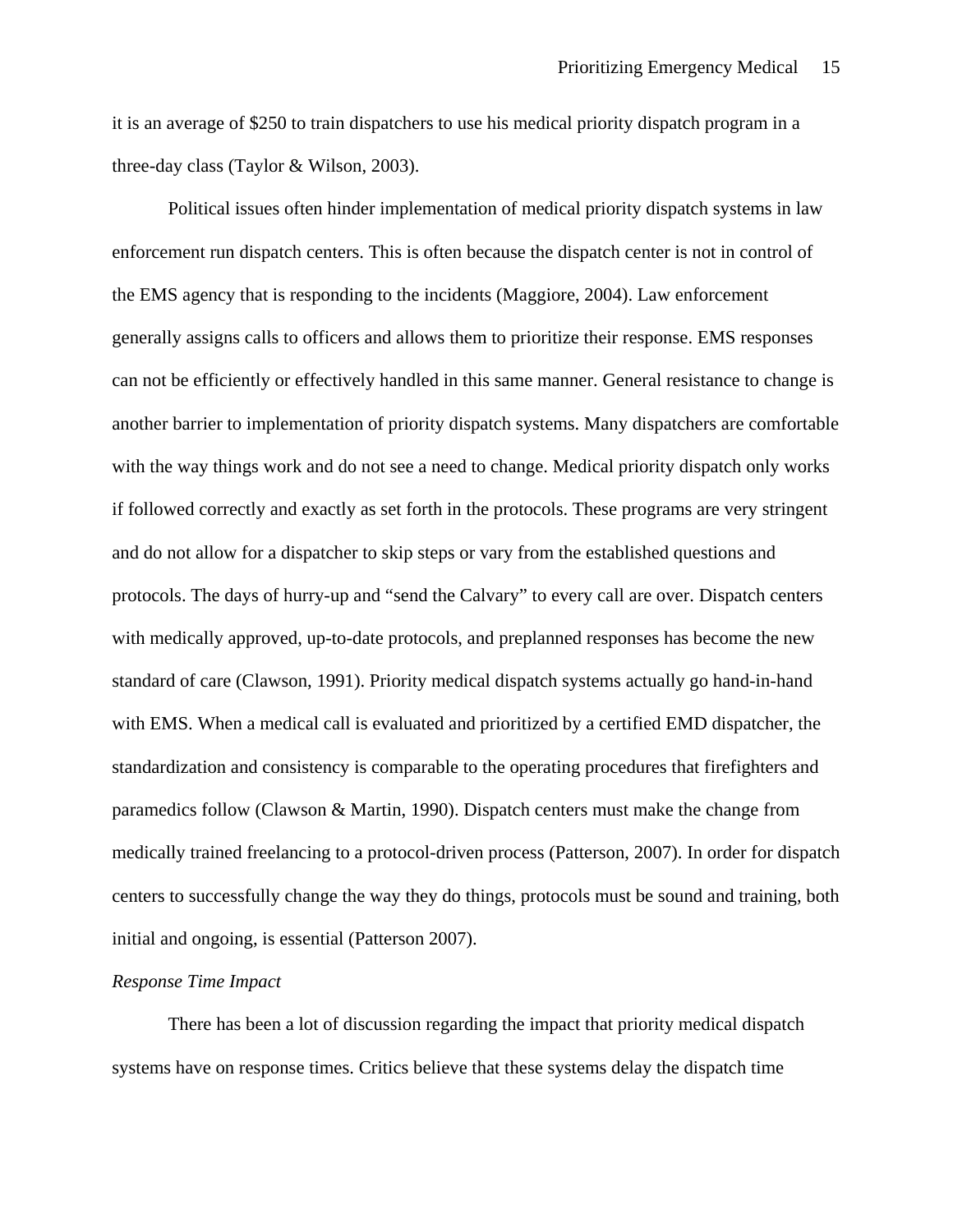because of the questioning requirements of the dispatcher. Proponents claim that these questions add only marginal time to the dispatch and result in sending the proper resources in the correct mode making the overall system more efficient and safe. It is believed that only 5 to 10 percent of all medical calls are for life threatening emergencies (Clawson & Democoeur, 2004).With such low percentages of life threatening calls, priority screening is vital for system effectiveness. Overall the EMS culture of speed still permeates EMS, often to the determent of dispatch (Griffiths, 2003). Clawson stated in a 1996 article in *JEMS* magazine that "'In most medical situations, the time to dispatch should not be treated as a ticking time bomb [because] the majority of incidents are not escalating in any appreciable way, whether life-threatening or otherwise'"(Griffiths, 2003 p. 56). Many EMS systems have recognized the ability of dispatch centers to reliably determine the need for different response times and have allowed these response time variations into contracted standards (Griffiths 2003). In dispatch centers that do not utilize priority medical dispatch systems, the call taker must decide not only if they should ask a question, but which question to ask next, and exactly how to ask it. Additionally, with the ability to ad lib and ask additional questions, the dispatch processing time and the decision making process can exponentially be increased (Clawson, 2006).

Utilization of a priority medical dispatch program actually can drop the response time to zero. Help is not delayed until arrival of first responders and can begin immediately with prearrival instructions given by the dispatcher. Clawson (1989) stated that, "In essence, the EMD is the 'first' first responder and through immediate action can effectively eliminate the deadly 'four minute' plus gap at the beginning of the response" (Clawson, 1989, p. 53).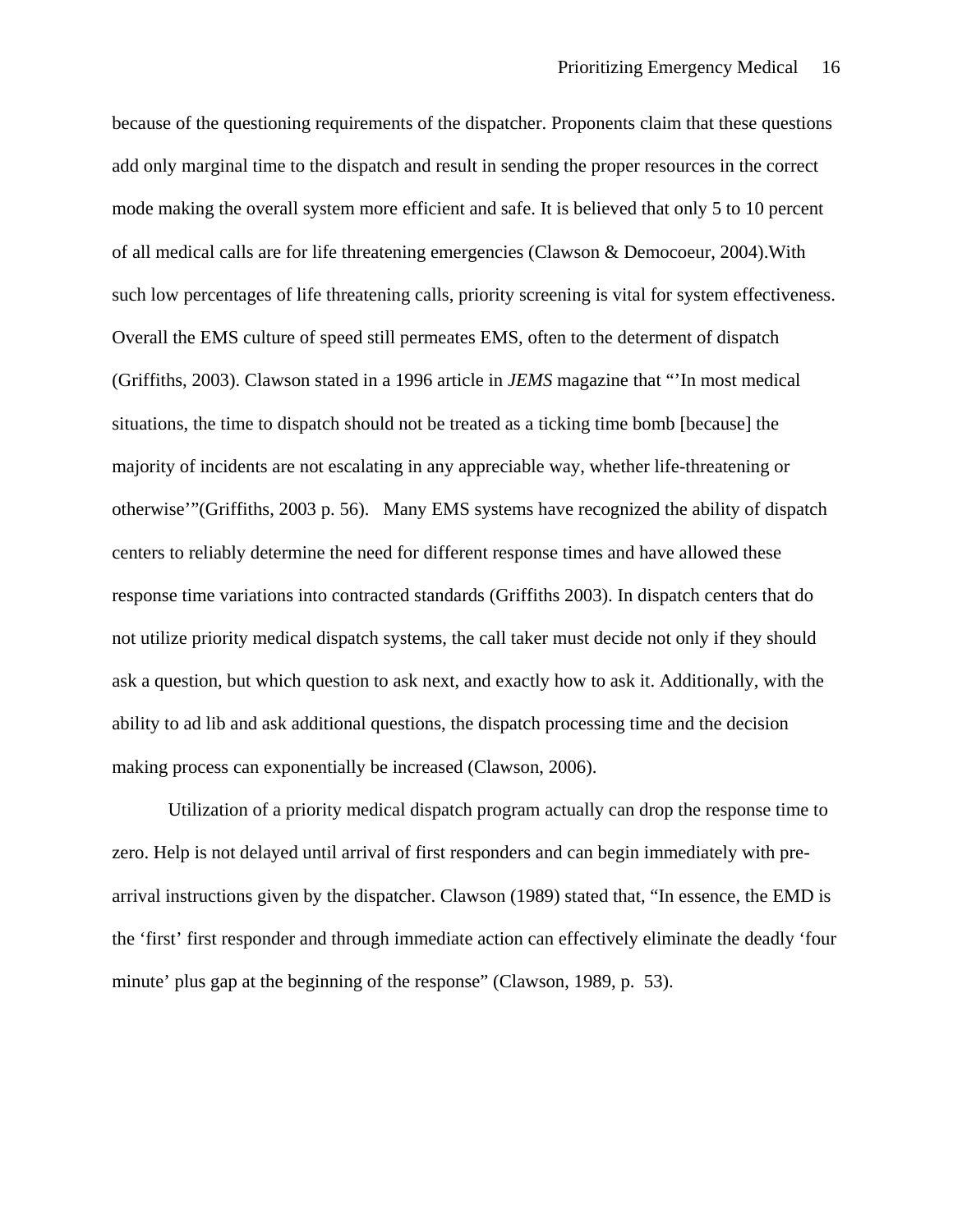## Procedures

<span id="page-16-0"></span>Descriptive research methodology was used to obtain information to identify criteria for implementing an effective system for prioritizing EMS responses in the greater Roseburg area. Research included a literary review of journals, DCFD2 documents, National Fire Academy Learning Resource Center (LRC), applied research projects related to priority medical dispatch utilization, internet and newspaper articles, and from a personal interview conducted by the author with a supervisor of the DCEC.

An electronic survey link was sent out to all Western Fire Chiefs Association (WFCA) members. The selected members surveyed were derived from an email list provided by the WFCA's administrative staff. A copy of the web based created survey is listed in Appendix A. *Instrument* 

 The survey link was emailed to 1,823 members of the WFCA. The survey asked the respondent to briefly describe their service area demographics, describe what impact prioritizing EMS responses had on their service area, describe what system benefits and risks in prioritizing EMS responses they had experienced, and what impact, if any, utilizing a priority dispatch system had on response times in their area. Of the 1,823 surveys emailed out, 564 were completed, for a return rate of 30.93%.

## *Personal Interview*

A personal interview was conducted with Laurie Jackson, shift supervisor for the Douglas County Emergency Communications Center. The interview was conducted in person on March 14, 2007 and lasted approximately forty minutes. The questions asked of Ms. Jackson were intended to establish what the current practices and procedures for EMS dispatch were in place within the dispatch center.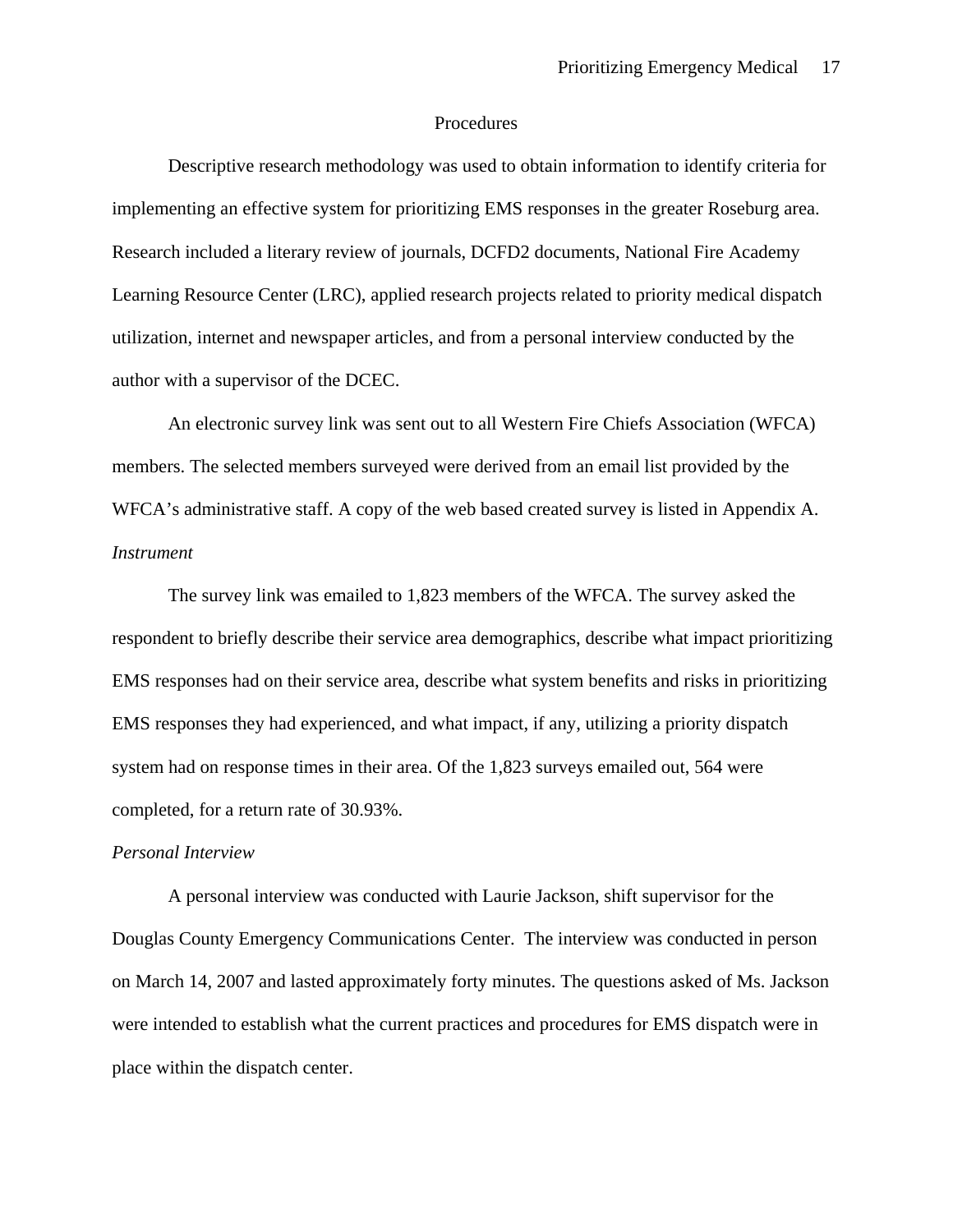# *Assumptions and Limitations*

Most of the information found in trade journals and applied research papers from the LRC focused on the benefits of a medical priority dispatch system. There was not as much information found on the risks associated with the implementation or use of a medical priority dispatch system. There was not a lot of information available on the financial costs of implementing a medical priority dispatch system. Vendors had their established costs depending on the size of the dispatch center and the program components that the agency wanted to implement. Information on the cost of training and recertification was very vague and was dependent on the agency and what method they chose to use to meet training and recertification requirements.

A limitation to the study is that it was emailed to respondents through a fire chief's association that was primarily made up of western agencies. This was due to the ability to have this association agree to distribute the survey to its membership.

Another limitation to this study is that the survey was emailed to every member of the WFCA. In many cases there were multiple members within one agency that completed the survey. In fact, 163 surveys were received from members within the same agency. These 163 surveys were eliminated from the results in order to prevent the data from being skewed. With these surveys removed, of the 1,823 surveys emailed out, 401 were used for analysis, for an actual analyzed rate of 21.99%.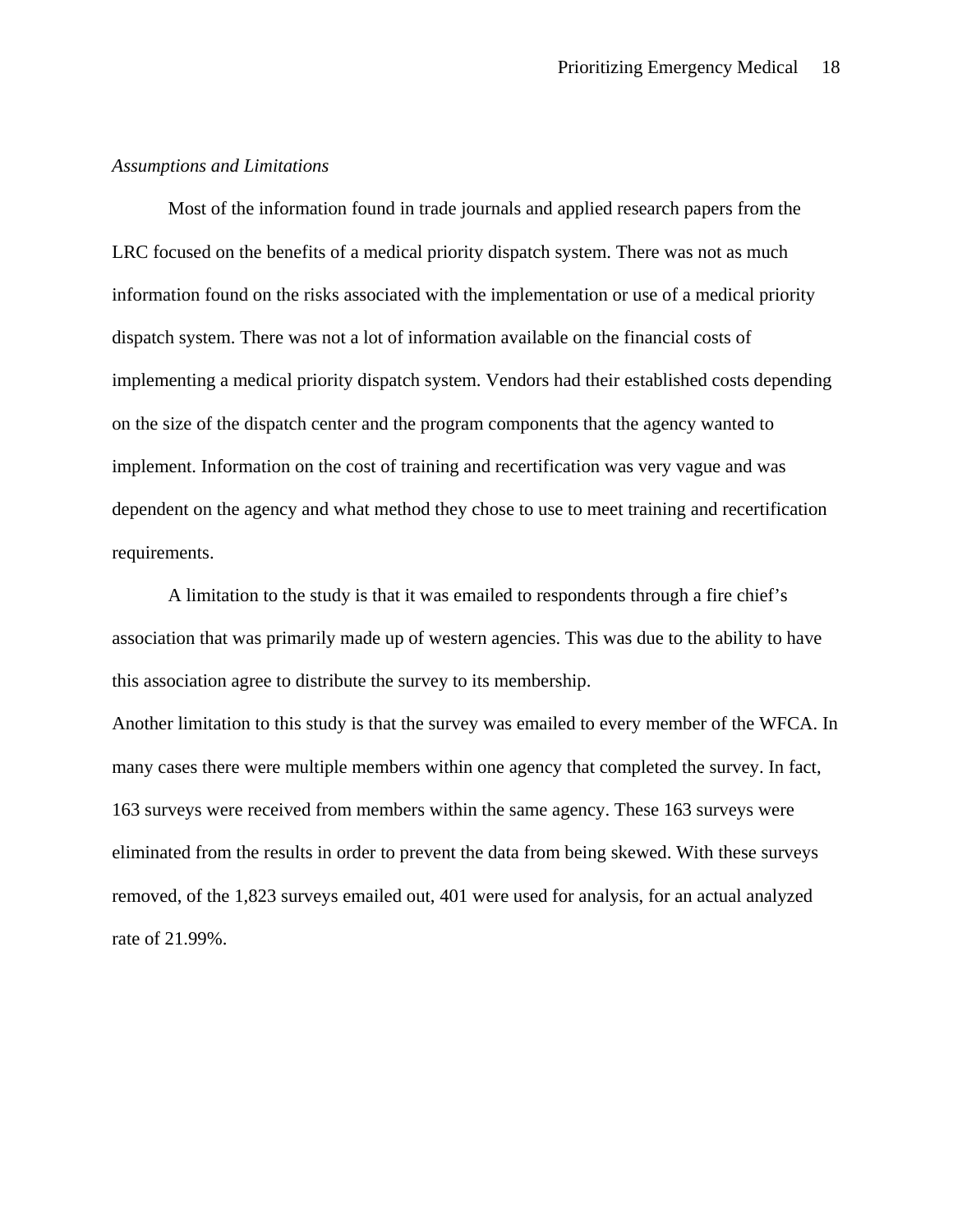# *Definitions of Terms*

Intergovernmental Agreement (IGA) - a legal pact authorized by state law between two or more units of government, in which the parties contract for or agree on performance of a specific activity through either mutual or delegated provision.

Ambulance Service Area (ASA) – a geographic area which is served by one ambulance provider through a franchise.

Emergency Medical Dispatching – the reception and management of requests for emergency medical assistance in an EMS system.

Emergency Medical Dispatcher (EMD) – a specially trained safety telecommunicator with the specific emergency medical knowledge essential for the appropriate and efficient functioning of emergency medical dispatching.

Medical Priority Dispatch System– a medically approved system used by a dispatch center to dispatch appropriate aid to medical emergencies, which include: 1) systematized caller interrogation; 2) systematized pre-arrival instructions; and 3) protocols which match the dispatcher's evaluation of the injury or illness type and severity with vehicle response mode and configuration.

Pre-Arrival Instructions – telephone rendered, medically approved, written instructions given by trained EMDs through callers which help to provide aid to the victim and control of the situation prior to arrival of prehospital personnel.

Basic Life Support (BLS) - a level of medical care provided by [prehospital](http://firstaid.about.com/od/glossary/g/07_prehospital.htm) emergency medical services. Basic life support consists of essential non-invasive life-saving procedures including CPR, bleeding control, splinting broken bones, artificial ventilation, and basic airway management.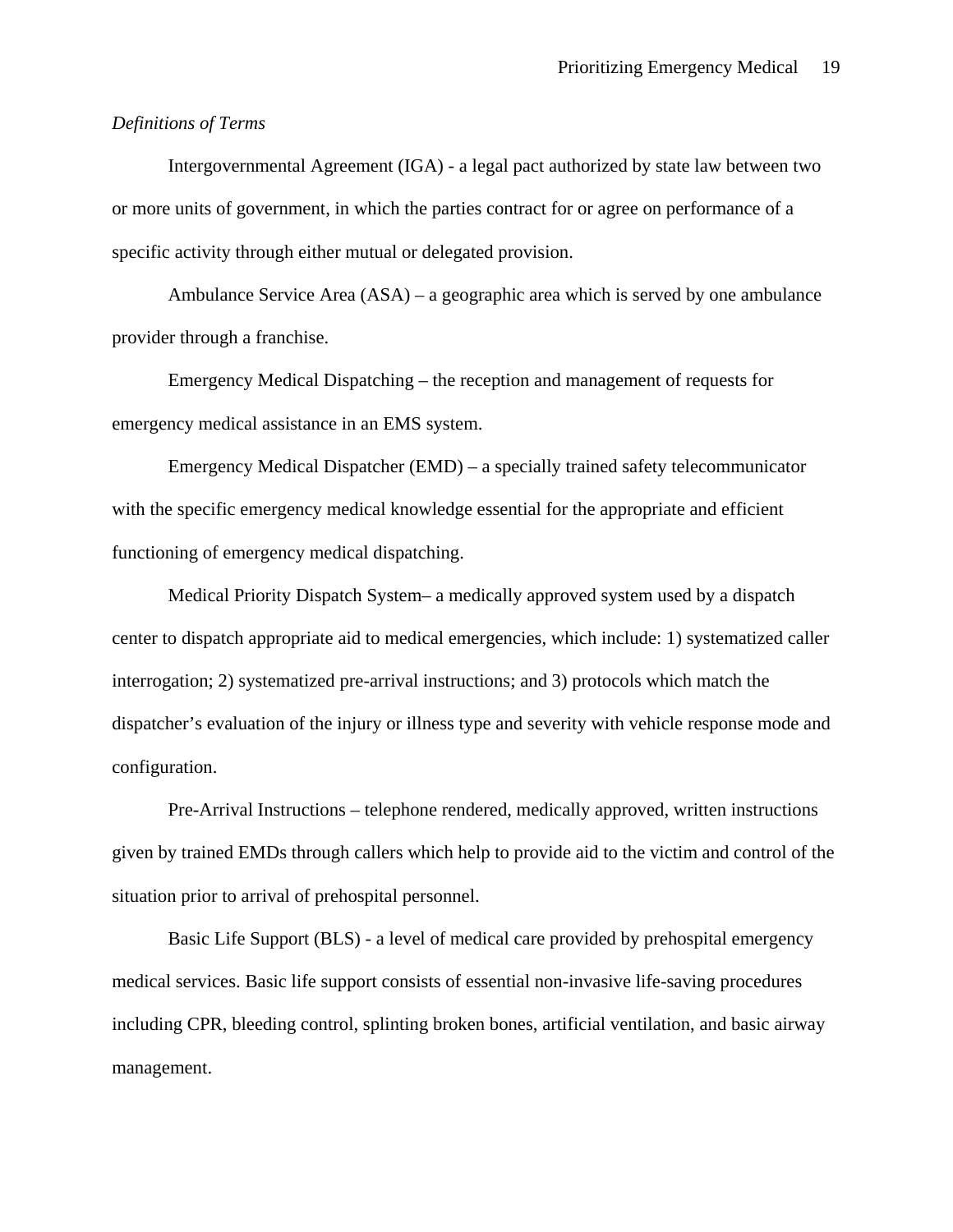<span id="page-19-0"></span>Advanced Life Support (ALS) - a level of care provided by prehospital emergency medical services. Advanced life support consists of invasive life-saving procedures including the placement of advanced airway adjuncts, intravenous infusions, manual defibrillation, electrocardiogram interpretation, and much more. Advanced life support certifications and licenses include emergency medical technician - intermediate (EMT-Intermediate) and paramedic.

## Results

The survey (Appendix A) was used to answer these questions. Survey links were emailed out to 1,823 agencies. After duplicated agency's surveys were removed, there were 401 (21.99%) who responded. Not all the questions were answered by all respondents. Therefore, the responses did not always total 401.

1. What are the standards in the industry for prioritizing EMS responses?

Question 1 asked if the department provided EMS. 386 respondents (96.5%) answered that they did provide EMS services. Fourteen respondents (3.5%) answered that their agency did not provide EMS services and the question was skipped by one respondent. Respondents who answered no to question 1 were thanked for their participation and asked not to continue on with the survey.

Question 2 asked what type of EMS service did their agency provide. One hundred and twenty three respondents (32.8%) provided BLS  $1<sup>st</sup>$  responder, 109 (29.1%) were ALS  $1<sup>st</sup>$ responders, 160 (42.7%) were BLS & ALS  $1<sup>st</sup>$  responders, 44 (11.7%) provided BLS transport, 86 (22.9%) provided ALS transport and 109 (29.1%) provided both BLS & ALS transport. Twenty-six respondents skipped this question.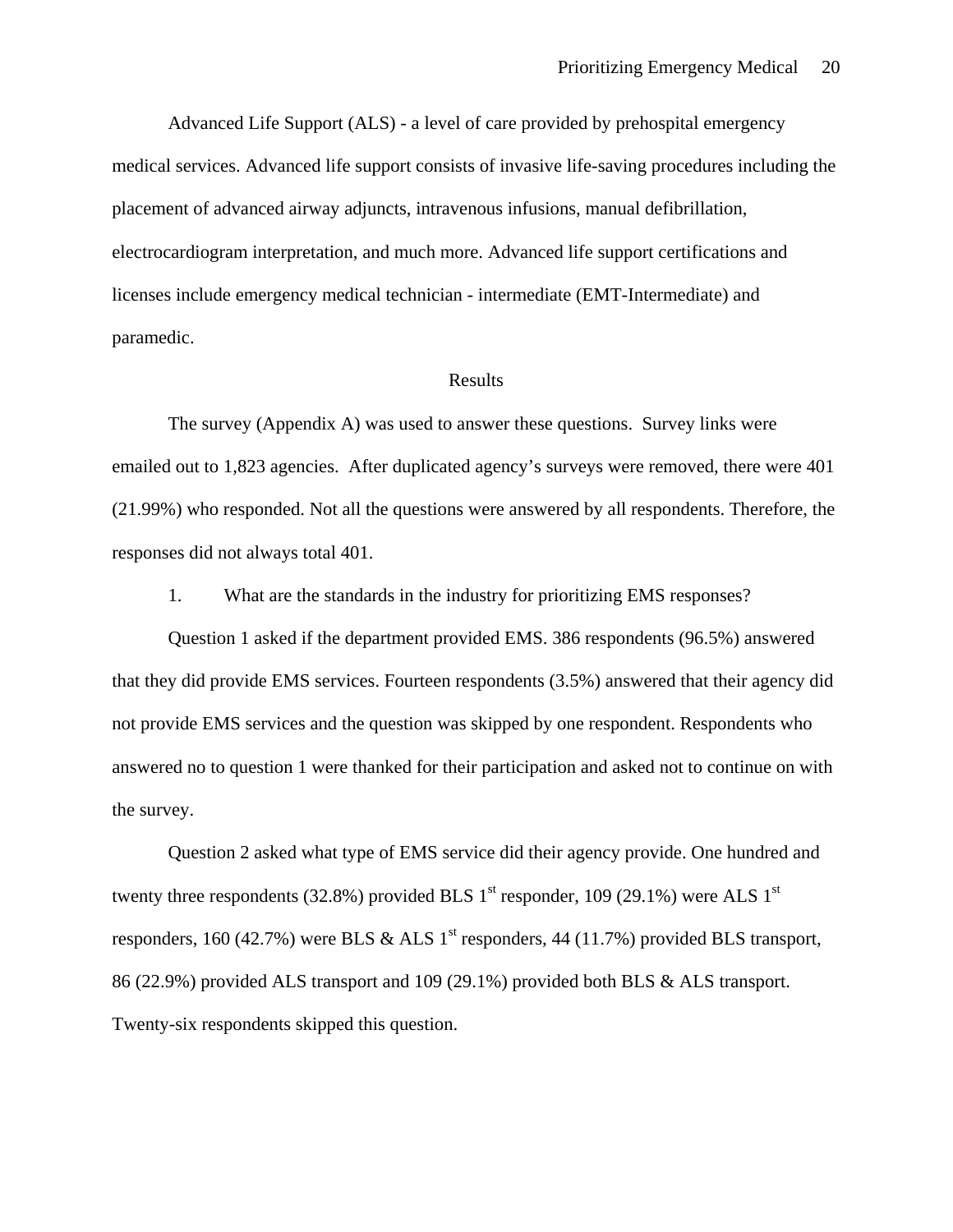Question 3 asked what type of organization manages the 9-1-1 center for their agency. Forty one (10.9%) respondents answered they dispatched in-house, 108 (28.8%) were dispatched by law enforcement, 20 (5.3% were dispatched by private, third party agencies, 79 (21.1%) were dispatched by their County, 85 (22.66%) were dispatched by regional dispatch centers, and 42 (11.2%) answered that they were dispatched by other means. Twenty-six respondents skipped this question.

Question 4 asked what system their agency/dispatch currently uses to determine the level of EMS response. One hundred and sixty-five (44.0%) responded that they use Medical Priority Dispatch (Dr. Jeff Clawson's model), 11 (2.9%) used Association of Public-Safety Communications Officials (APCO) program, four (1.1%) utilized PowerPhone, 103 (27.5%) utilized an internal program or procedure, and 92 (24.5%) used some other type system ranging from a medical priority dispatch hybrid to none at all. Twenty-six respondents skipped this question.

Question 5 asked if their agency used a tiered EMS response (send different types and amounts of EMS resources based on need). Two hundred and sixteen (57.6%) agencies did use tiered EMS response, and 159 (42.4%) of the respondents did not use a tiered EMS response. Twenty-six respondents skipped this question.

Question 6 asked if their agency uses a priority medical dispatch system for dispatching EMS calls. Two hundred and five (54.7%) responded that they did use a priority medical dispatch system, and 170 (45.3%) responded that they did not utilize a priority medical dispatch system. Twenty-six respondents skipped this question. . Respondents who answered no to question 6 were thanked for their participation and asked not to continue on with the survey.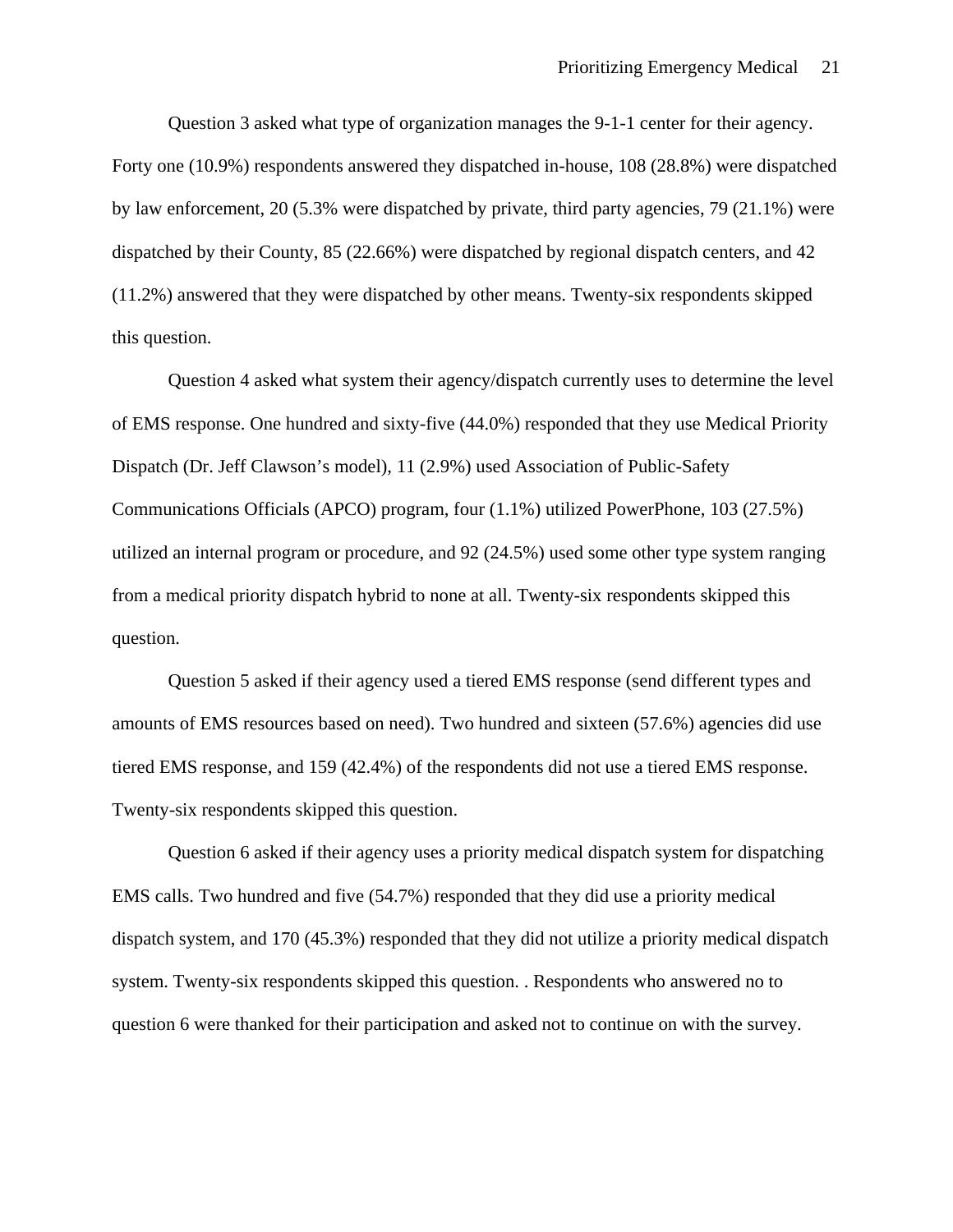2. What are the benefits and risks to implementing a system for prioritizing EMS response??

Question 8 asked what benefits have your agency realized with the use of a medical priority dispatch system. One hundred and thirty three (70.7%) respondents answered better utilization of resources, 111 (59.0%) responded increased personnel and public safety by reducing responses with lights and sirens, 81 (43.1%) responded that it allowed the ability to use a tiered BLS and ALS response, 49 (26.1%0 answered a decrease in liability risks, 125 (66.5%) responded a standardized approach to dispatches, 56 (29.8%) responded the ability to maintain paramedic ambulances. Two hundred and thirteen respondents skipped this question.

Question 9 asked of the benefits listed, which one has had the greatest impact on your agency. Seventy-eight (41.5%) answered better utilization of resources, 30 (16%) answered increase in personnel and public safety by reducing response with lights and sirens, 16 (8.5%) responded the ability to use a tiered BLS and ALS response, 3 (1.6%) answered decreased liability risk, 35 (18.6%) responded in standardized dispatches, 10 (5.3%) answered in maintaining paramedic ambulances availability within the system, 12 (6.4%) answered that this question was not applicable to them, and 4 (2.1%) answered "other" benefits. Two hundred and thirteen respondents skipped this question.

Question 10 asked what drawbacks have your agency seen with use of a priority dispatch system. Sixty-six (36.3%) answered an increase in call processing time, 5 (2.8%) answered a increase in liability risks,  $6(3.3\%)$  answered a decrease in call volume for  $1<sup>st</sup>$  responders or paramedic ambulances, 25 (13.7%) answered dispatch center not wanting to utilize the program, 55 (30.2%) answered the on-going training requirements, 24 (13.2%) answered the cost requirements of the system, 41 (22.5%) answered that this question was not applicable, and 38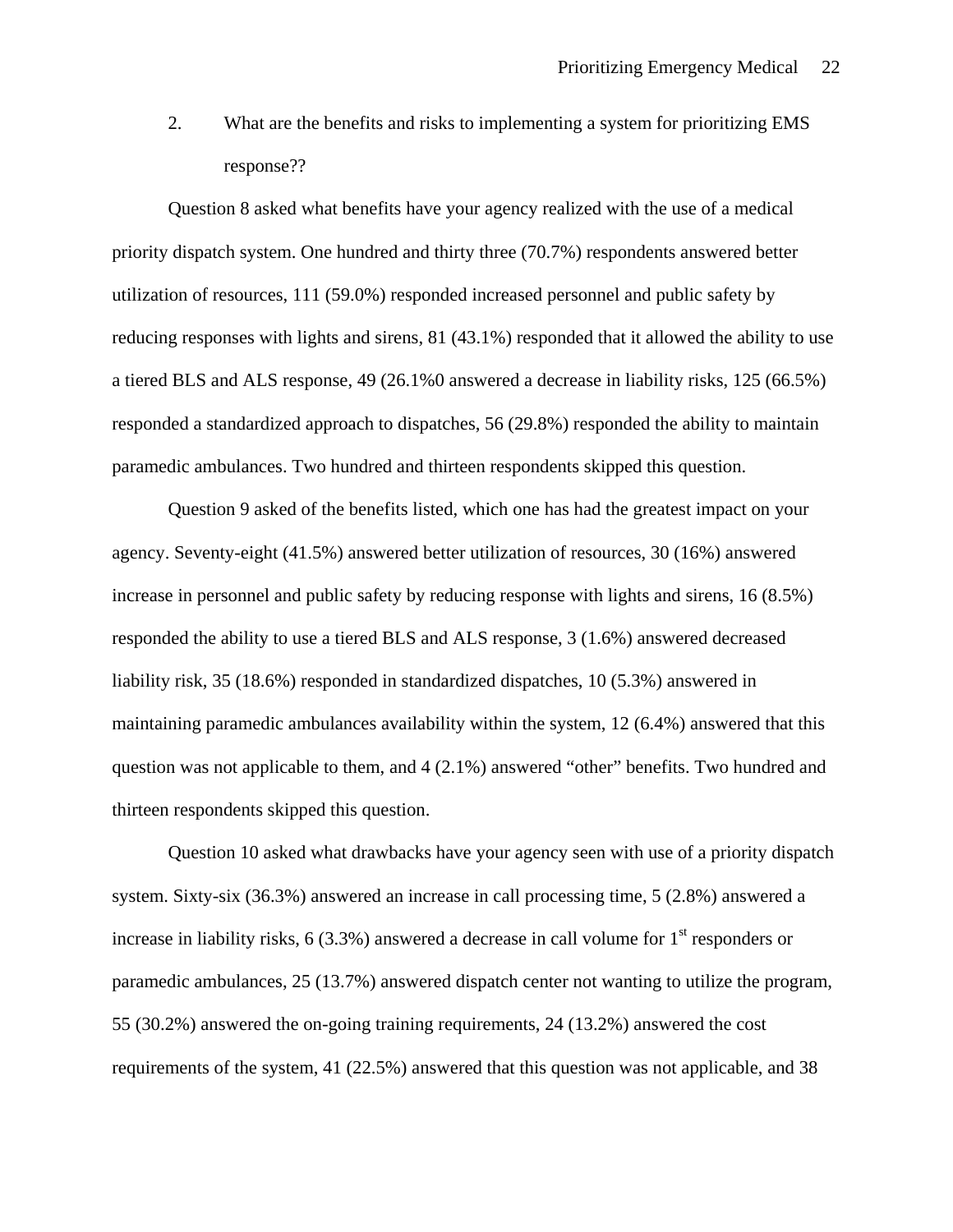(20.9%) answered "other" drawbacks ranging from too strict system requirements to under and over triage of calls. Two hundred and nineteen respondents skipped this question.

Question 11 asked of the drawbacks listed, which one had the greatest impact on your agency. Fifty-two (28.7%) responded that an increase in call processing time, one (0.6%) answered an increase in liability,  $4(2.2\%)$  answered a decrease in call volume for  $1<sup>st</sup>$  responders or paramedic ambulances, 11 (6.1%) responded the dispatch center not wanting to use the program, 29 (16.0%) answered the training requirements, 12 (6.6%) answered the costs of the program, 47 (26.0%) answered that this question was not applicable to them, and 25 (13.8%) answered some "other" drawback being the greatest impact on their agency. Two hundred and twenty respondents skipped this question.

Question 13 asked if your agency currently uses a priority dispatch system, had you previously worked under a different EMS dispatch system. One hundred and four (57.8%) responded that they had worked under a different EMS dispatch system prior to going to a priority medical dispatch system, and 76 (42.2%) responded that they had not worked under a previous EMS dispatch system before using priority medical dispatch. Two hundred and twenty respondents skipped this question.

Question 14 asked those respondents that did operate under a different dispatch system prior to utilizing priority medical dispatch, which dispatch system would they recommend. One hundred and thirty one (72.8%) responded that they preferred the priority medical dispatch system, and 3 (1.7%) responded that they prefer their previous EMS dispatch system. Ten (5.6%) responded that they preferred neither system. Thirty-six (20%) responded "other" to the question. Two hundred and twenty-one respondents skipped this question.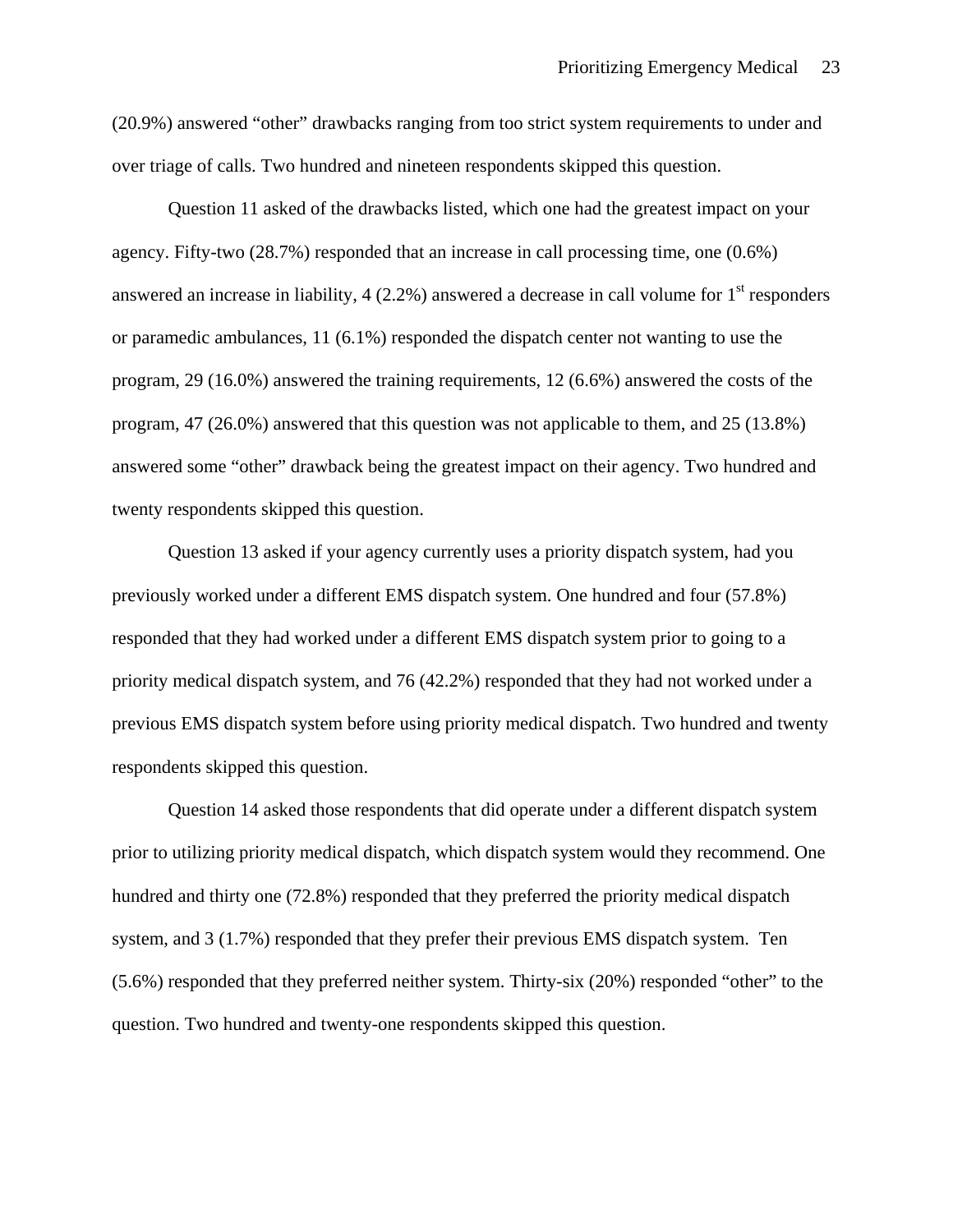<span id="page-23-0"></span>3. What impact will implementing a priority medical dispatch system have on response times and are the costs associated with having a priority dispatch system worth it?

Question 7 asked if your department uses a priority dispatch system, has your agency seen a change in dispatch call processing time (the time it takes for the dispatcher to take the call and dispatch a unit). Ninety-eight (49.5%) responded that they have seen no change in call processing time, 68 (34.3%) responded that they have seen an increase in call processing time, while 32 (16.2%) responded that they have seen a decrease in call processing time. Two hundred and three respondents skipped this question.

Question 12 asked if the costs associated with the implementation and maintenance of a medical priority dispatch system has been worth it to their agency. One hundred and thirty six (75.1%) responded that the costs have been worth it for the medical priority dispatch system, and 6 (3.3%) answered that the costs have not been worth it. Forty (22.1%) answered "other" to this question with answers ranging from too soon to tell to other agency pays for system. Two hundred and twenty respondents skipped this question.

#### Discussion

The survey results revealed that more than 95% of the agencies surveyed provided EMS services to their community. Of those agencies that responded, more than half (54.7%) are using some form of priority medical dispatch. This revealed a higher rate than the National Academies of Emergency Dispatch found. They estimate that less than 25 % of the U.S. population is being served by a fully integrated priority medical dispatch system (Griffiths, 2003). Of those agencies surveyed using a priority medical dispatch system, 48% were using some nationally recognized commercial priority medical dispatch product, with 44% of those using Dr. Clawson's Medical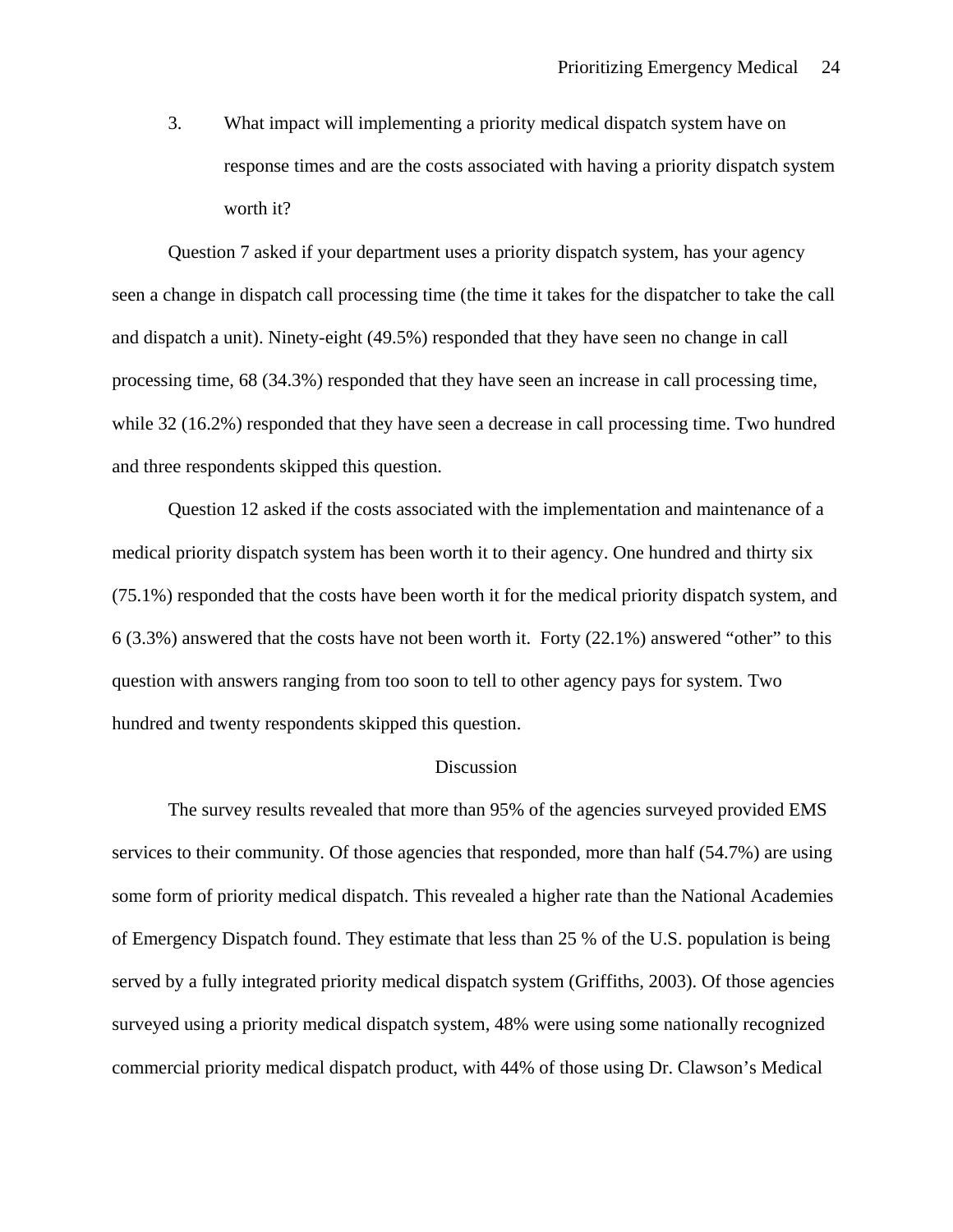Priority Dispatch system specifically. The literature review showed that many of the dispatch centers are changing to nationally recognized systems as a result of the ASTM adoption of both the certification and curriculum standards for emergency medical dispatch, and the emergency medical dispatch management and quality assurance standards (ASTM F 1258, 1995).

Both the survey results and literature overwhelmingly supported the benefits of utilizing a priority medical dispatch system to determine EMS responses. Standardized dispatch, better utilization of resources, and improved personnel and public safety from reduced use of lights and sirens were the three highest benefits identified by survey respondents. Since 1990, the Department of Transportation has mandated the development of a practice standard for emergency medical dispatch (Maher, 1999). Since that mandate, two leading organizations, the NAEMSP and the ASTM have taken the position to establish that emergency medical dispatch systems are the standard of care in the EMS dispatching industry (Clawson, Martin, & Hauert, 1994). Prioritizing calls on the front end is the key factor in the decision to protect resources (Adams, 1989). It is imperative that we reduce the unnecessary use of lights and sirens with emergency vehicle accidents being the second leading cause of on-duty fire fighter deaths (JEMS.com [JEMS], 2006). Reducing the risks of emergency vehicle collisions can be greatly increased by reducing the use of lights and sirens response. Jeff Clawson, MD believes that this risk can be reduced at the dispatch level, where calls are received and dispatched (Taylor & Wilson, 2003). Clawson's own agency in Salt Lake City reduced their emergency vehicle accidents by 78 percent after implementing his priority dispatch system (Taylor & Wilson 2003).

The survey results showed that an increase in call processing time was one of the biggest potential drawbacks to a priority medical dispatch system. This is not surprising since the literature shows that the culture of speed still permeates EMS, often to the determent of dispatch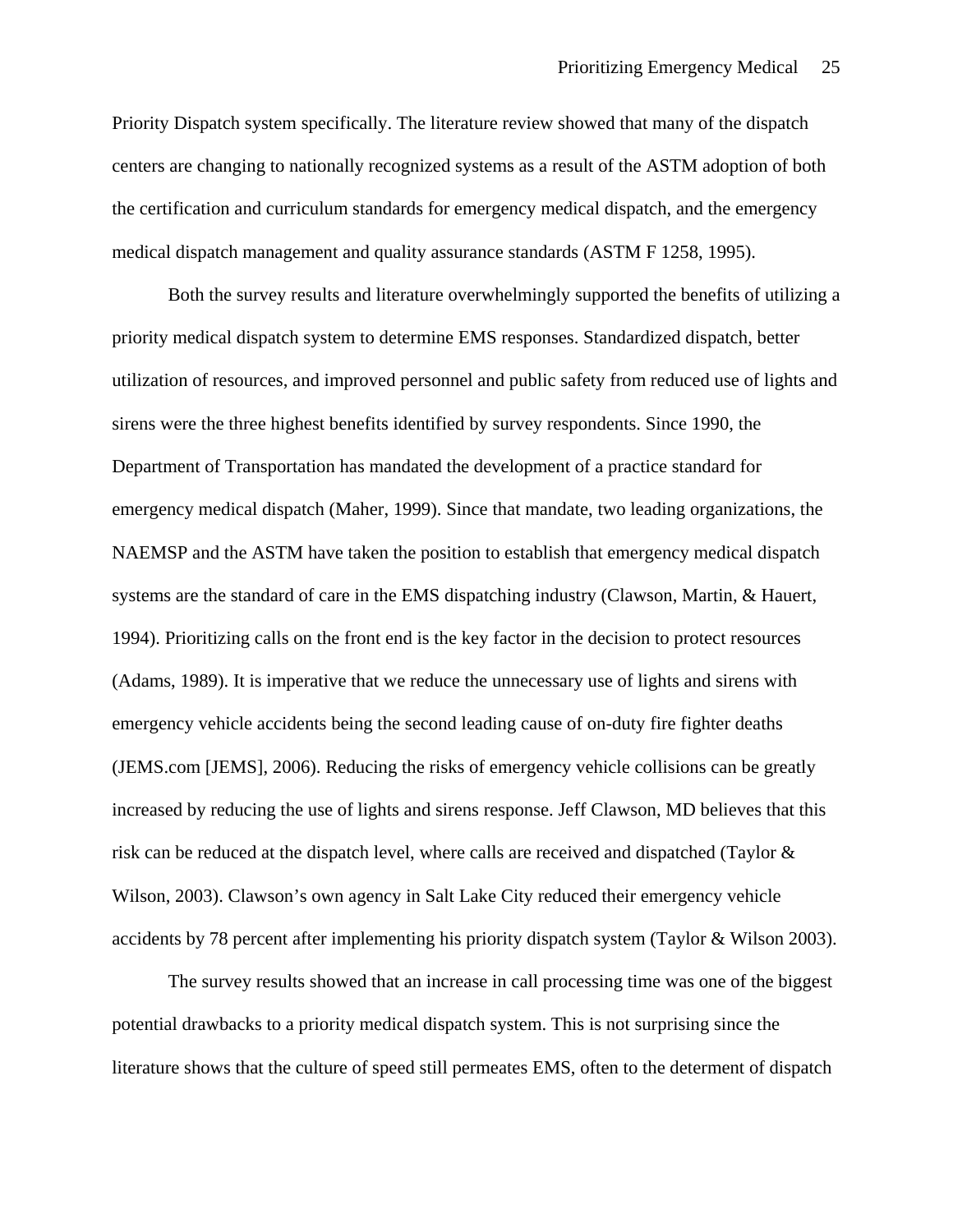(Griffiths, 2003). It is hard to argue with the research that continues to show that only 5 to 10 percent of all medical calls are for life threatening emergencies (Clawson & Democoeur, 2004). Therefore, a slight increase in time on the front end may actually benefit the entire EMS system and citizens on the back end. Utilization of a priority medical dispatch program actually can drop the response time to zero. Help is not delayed until arrival of first responders and can begin immediately with pre-arrival instructions given by the dispatcher. Clawson (1989) stated that, "In essence, the EMD is the 'first' first responder and through immediate action can effectively eliminate the deadly 'four minute' plus gap at the beginning of the response" (Clawson, 1989, p. 53). Survey results actually showed that 65.7% of the respondents actually saw no change or a decrease in call processing time utilizing a priority medical dispatch system. These results were supportive of what the literature review was showing above.

The survey results showed that slightly more than half of the agencies who currently use a priority medical dispatch system used a different system prior to the implementation of priority medical dispatch. Of those agencies, 72.8% responded that they preferred the priority medical dispatch system over their previous system. Priority medical dispatch systems actually go handin-hand with EMS. When a medical call is evaluated and prioritized by a certified EMD dispatcher, the standardization and consistency is comparable to the operating procedures that firefighters and paramedics follow (Clawson & Martin, 1990). Dispatch centers must make the change from medically trained freelancing to a protocol-driven process (Patterson, 2007). In order for dispatch centers to successfully change the way they do things, protocols must be sound and training, both initial and ongoing, is essential (Patterson 2007).

The results of the survey and literature review provided a confirmation as to the direction DCFD2 and surrounding agencies need to pursue. It is obvious that there are proven, nationally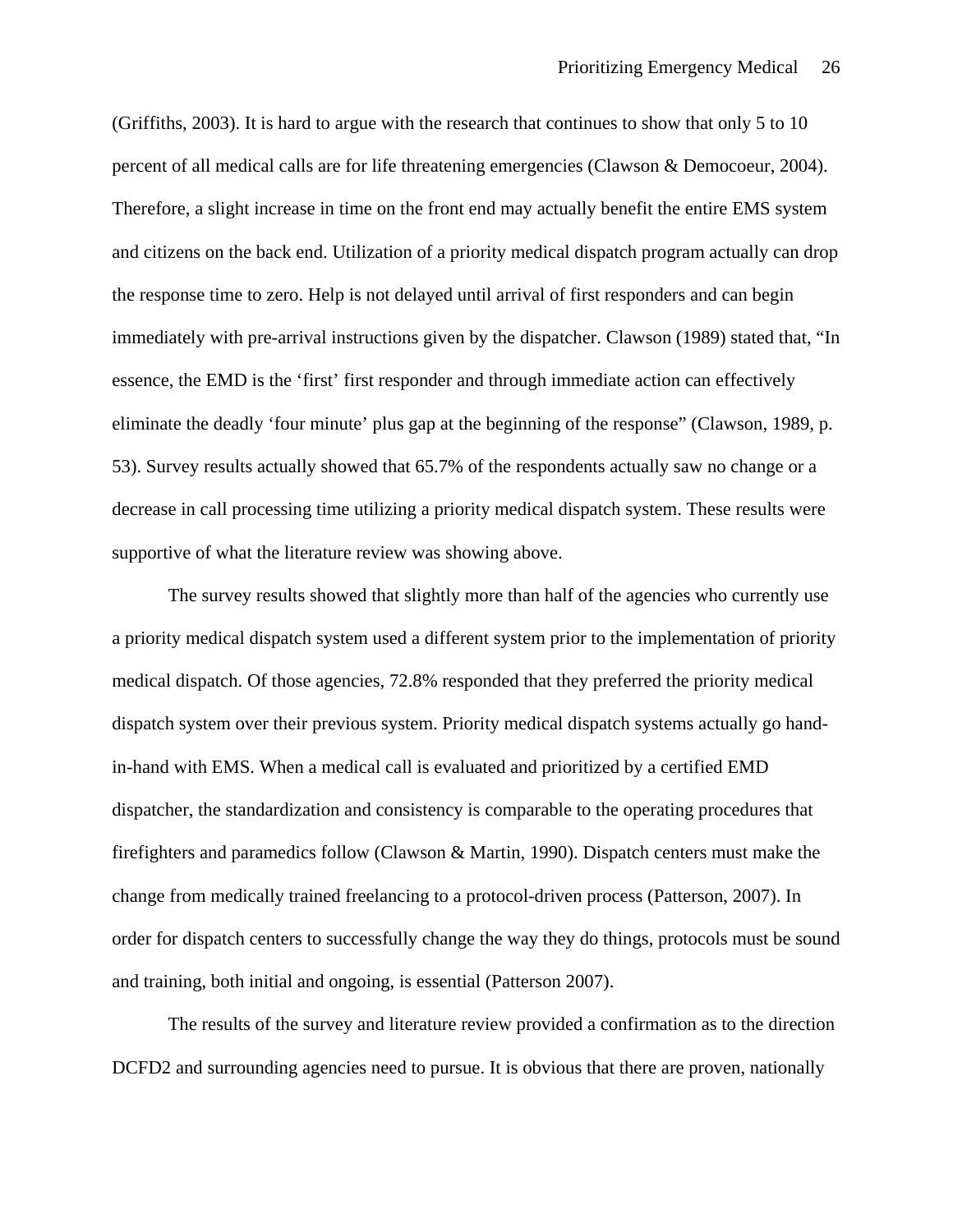<span id="page-26-0"></span>established priority medical dispatch systems in place that would enhance our current EMS response system. It was also apparent that priority medical dispatch systems are the national standard of care and EMS systems not utilizing these programs are inherently open to an increased level of liability.

This author believes that there are proven, established solutions available that would allow DCFD2 and surrounding emergency agencies to implement an effective system for prioritizing EMS responses in the greater Roseburg area.

# Recommendations

Based on the information gathered in this applied research project, this author does not believe that DCFD2 and the surrounding agencies are being dispatched by the most efficient means available. As a result of the data collected, this author recommends to take the tried and proven method and implement a fully integrated medical priority dispatch system into the Douglas County Emergency Communications Center.

Recommendations for DCFD2 and other surrounding emergency agencies dealing with the prioritization of EMS responses include:

- 1. Select a priority medical dispatch program that has been developed by a nationally established company that has a medically based sound foundation.
- 2. Have Douglas County Emergency Communications Center officials visit and evaluate some of the existing Oregon dispatch centers already utilizing one or more of the nationally established priority medical dispatch programs.
- 3. Research the preferred program(s) available and share information and preferences with local emergency responder agencies for their input.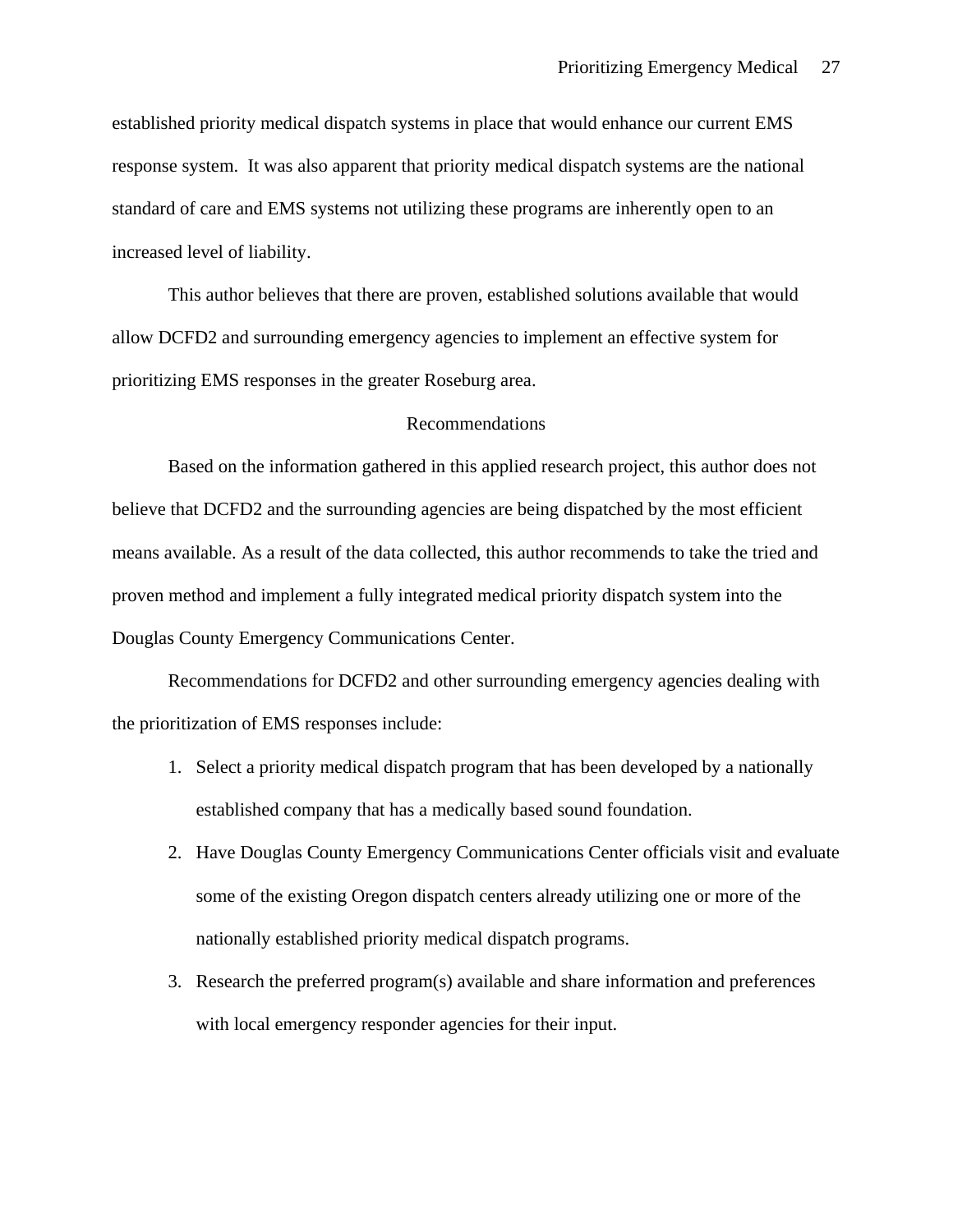- 4. Request bid(s) from companies based on the Douglas County Emergency Communications Center's configuration needs for product, installation and training of personnel.
- 5. Explore funding sources for program purchase. Possible sources include Douglas County general fund, user agencies, and/or grant opportunities. Once funding sources are identified, assure funds are budgeted and secured in current or future budgets.
- 6. Establish an implementation timeline that allows the dispatch center and emergency responder agencies to update their procedures and protocols regarding EMS response.

These recommendations would allow our EMS system to utilize our current resources more efficiently and effectively. A priority medical dispatch system would take any guess work out of the hands of the dispatcher and allow all EMS calls to be screened in the same format every time. Following medically driven algorithmic protocols would assure that each call is screened and categorized properly to assure the correct pre-hospital response and response mode.

By implementing these recommendations, the safety of the citizens and emergency personnel will be greatly enhanced. Responders will not be responding to calls with lights and sirens that do not warrant an emergency response. Everyone that calls 9-1-1 will always get a response, but they will get a response that is medically prudent based on their condition. Implementation of these recommendations would also be beneficial in reducing everyone's liability when it comes to EMS calls. Anyone can bring a lawsuit forward, but having a nationally recognized program, that has been established as the standard of care, provides a solid foundation of protection for the dispatch center and responding agencies.

Other agencies that are looking at implementing a priority medical dispatch program must understand that there are many issues that need to be addressed. Change is a big challenge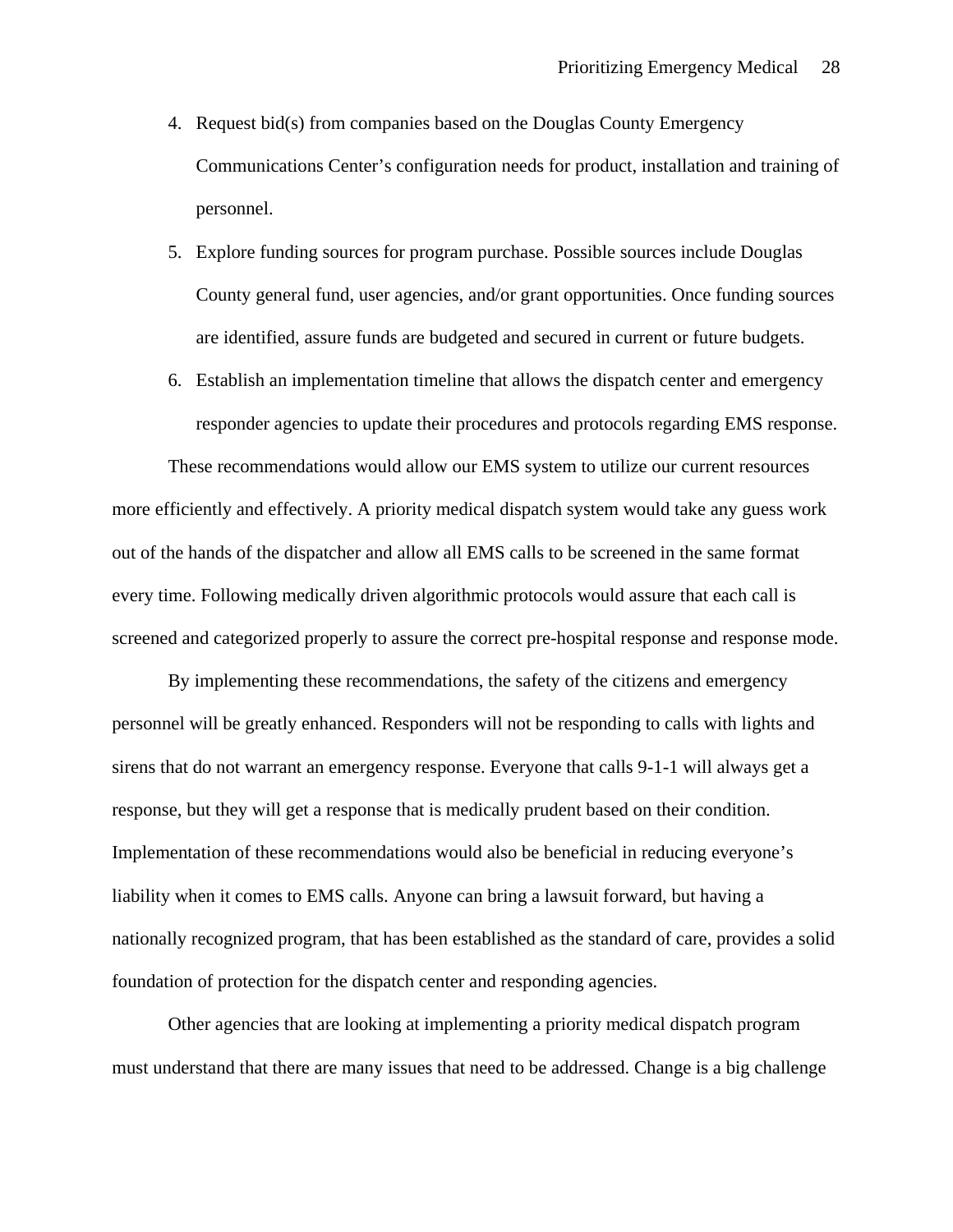in the emergency services arena, especially in dispatch centers that are managed by law enforcement entities. This author believes that change is good and that through education and persistence all parties can be brought together on the same page. In today's world with all of the challenges emergency response agencies are facing, Clawson (1991) sums it up best that we need to "'send the right thing to the right person in the right way at the right time'" (p. 11).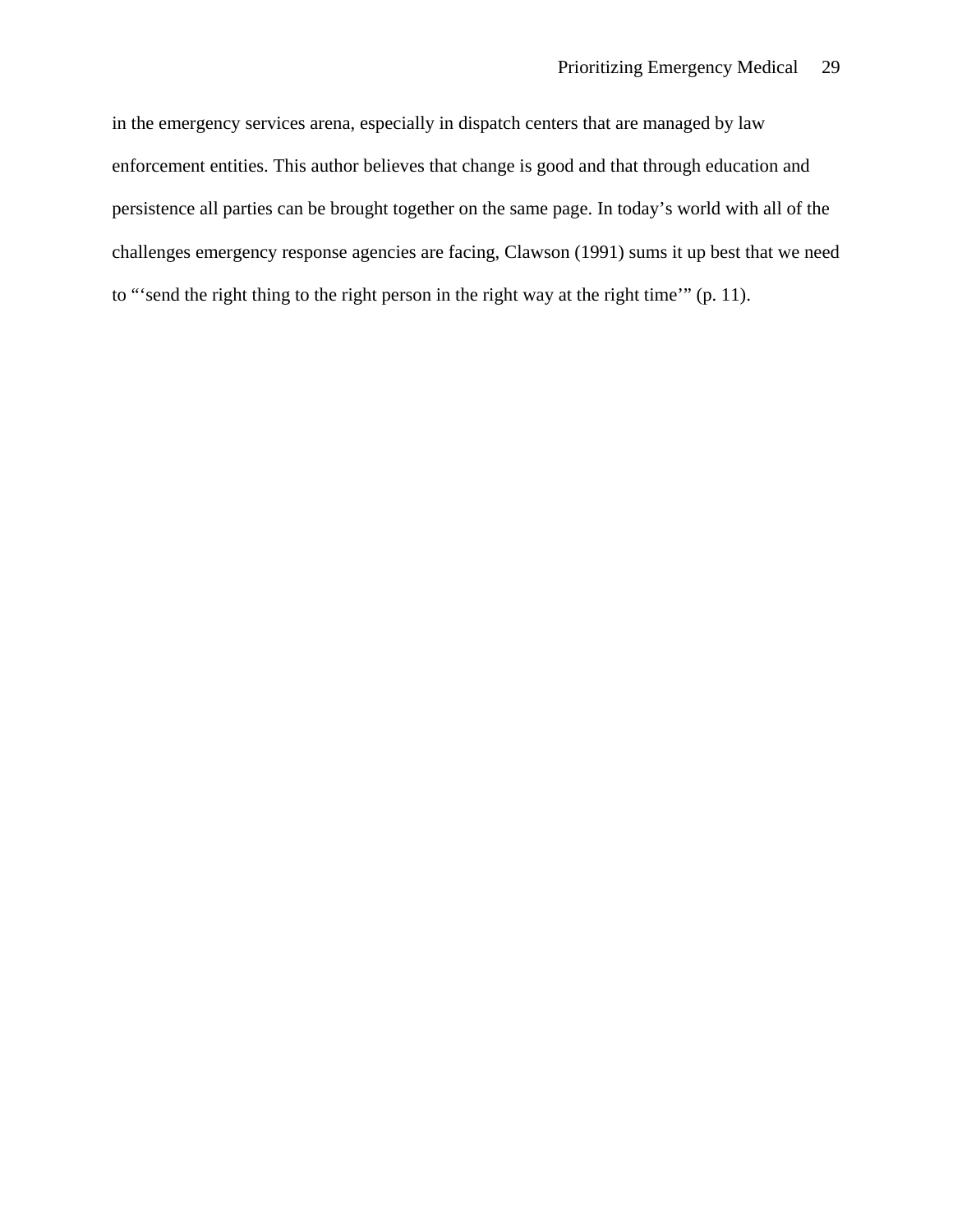#### References

<span id="page-29-0"></span>ASTM F 1258, (1995). *Standard practice for emergency medical dispatch*. Conshocken, PA: ASTM International.

Adams, R. (1989, February). Is priority dispatching right for you?. *Firehouse,* 12.

- Cady, G. (2001, March/April). EMD:the black sheep of the communications center family. *9-1-1 Magazine,* 56-57.
- Cady, G., & Scott, T. (1993). EMS in the United States: a survey of providers in the 200 most popular cities. *JEMS, 18,* 71-83.
- Clawson, J. J. (1989, August). Quality assurance: A priority for medical dispatch. *Emergency Medical Services, 18,* 53-57.
- Clawson, J. J. (1991, July). Running "hot": and the case of Sharron Rose. *JEMS,* 11-13.
- Clawson, J. J. (2006, April). Dispatch enigma solved- Why protocol compliance improves dispatch accuracy. *911 Magazine,* 39-41.
- Clawson, J. J., & Dernocoeur, K. B. (2004). *Principles of emergency medical dispatch* (3rd ed.). Salt Lake City: Priority Press.
- Clawson, J. J., & Martin, R. L. (1990, January). Modern priority dispatch. *Emergency, ,* 32-38.
- Clawson, J. J., Martin, R. L., & Hauert, S. A. (1994, October). Protocols vs guidelines. *Emergency Medical Services ,* 52-59.
- Curka, P. A., Pepe, P. E., Ginger, V. F., Sherrard, R. C., Ivy, M. V., & Zachariah, B. S. (1993, November). Emergency medical services priority dispatch. *Annals of Emergency Medicine, 22*(11), 45-51.
- Griffiths, K. (2003, October). Emergency medical dispatch No longer the 'weak link'?. *JEMS,*  52-58.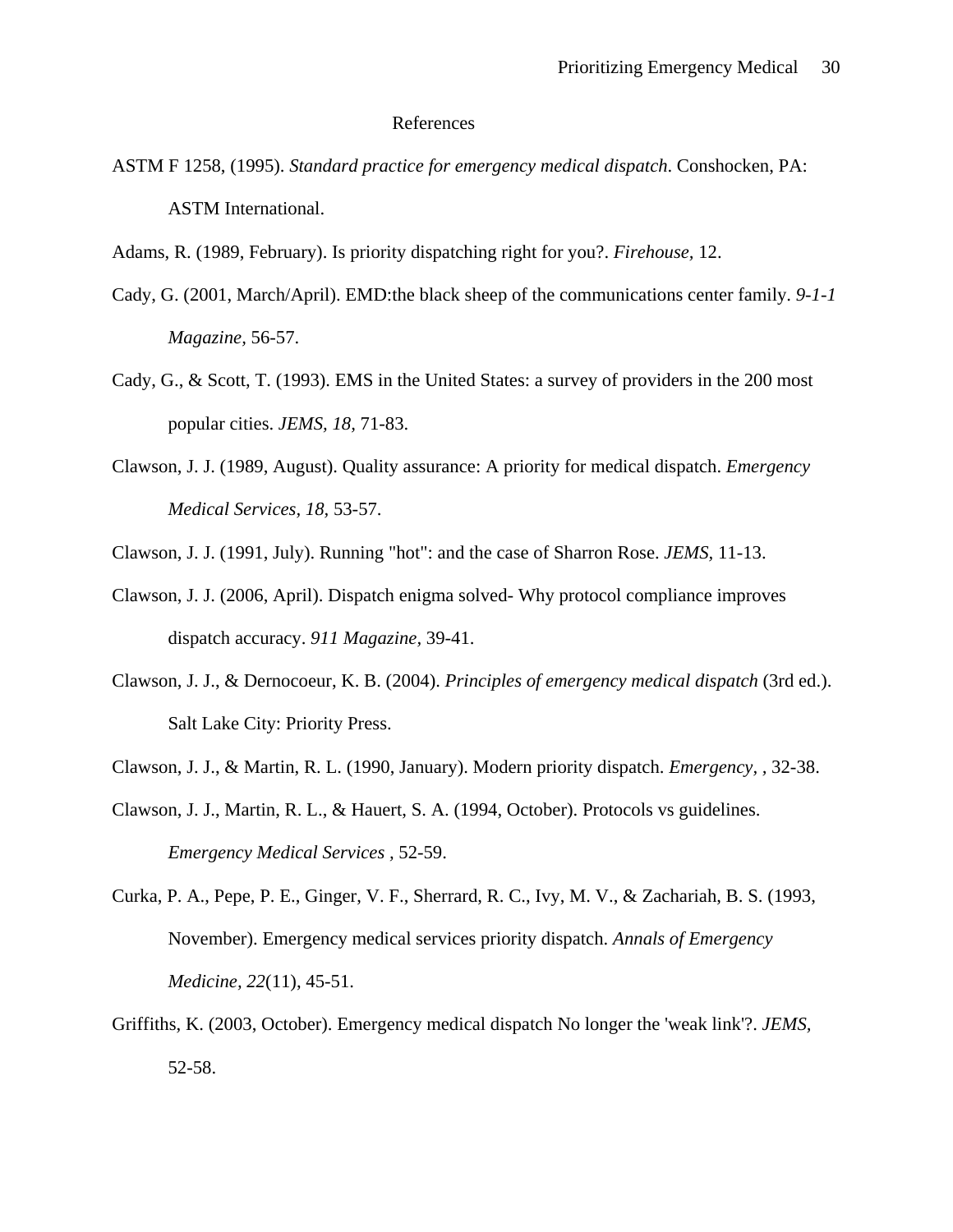- JEMS.com (2006, April 19). *USFA and IAFF launch new online emergency vehicle safety program.* Retrieved May 10, 2007, from http://www.jems.com/print.asp?act=print&vid=103167
- Maggiore, W. A. (2004, March). Priority medical dispatch- Is the standard of care. *JEMS,* 160- 162.
- Maher, P. (1999, November). Looking for an EMD program? What to know before you buy. *APCO Bulletin, 65,* 20-22.
- Marlar, G. B. (2006). [Douglas County fire district no. 2 run data analysis]. *Unpublished raw data*.
- Marlar, G. B., & Mutschler, T. (2006, April). [2005 annual call volume and transports: WEST and DCFD2]. *Unpublished raw data*.
- Marlar, G. B., & Mutschler, T. (2006, April). [2006 annual call volume and transports: WEST and DCFD2]. *Unpublished raw data*.
- National Association of Emergency Medical Services Physicians (NAEMSP), (1989, October-November). Emergency medical dispatching. *Prehospital and Disaster Medicine, 4*(2), 163-166.
- National Fire Academy, (2005). *Leading community risk reduction-LCRR-Student manual* (5th ed.). Emmitsburg, MD:
- National Fire Academy. (2006). *Executive development-Student manual.* (3rd ed.). Emmitsburg, MD: Author.
- Patterson, B. (2007, April). The protocol evolution. *9-1-1 Magazine,* 32-34.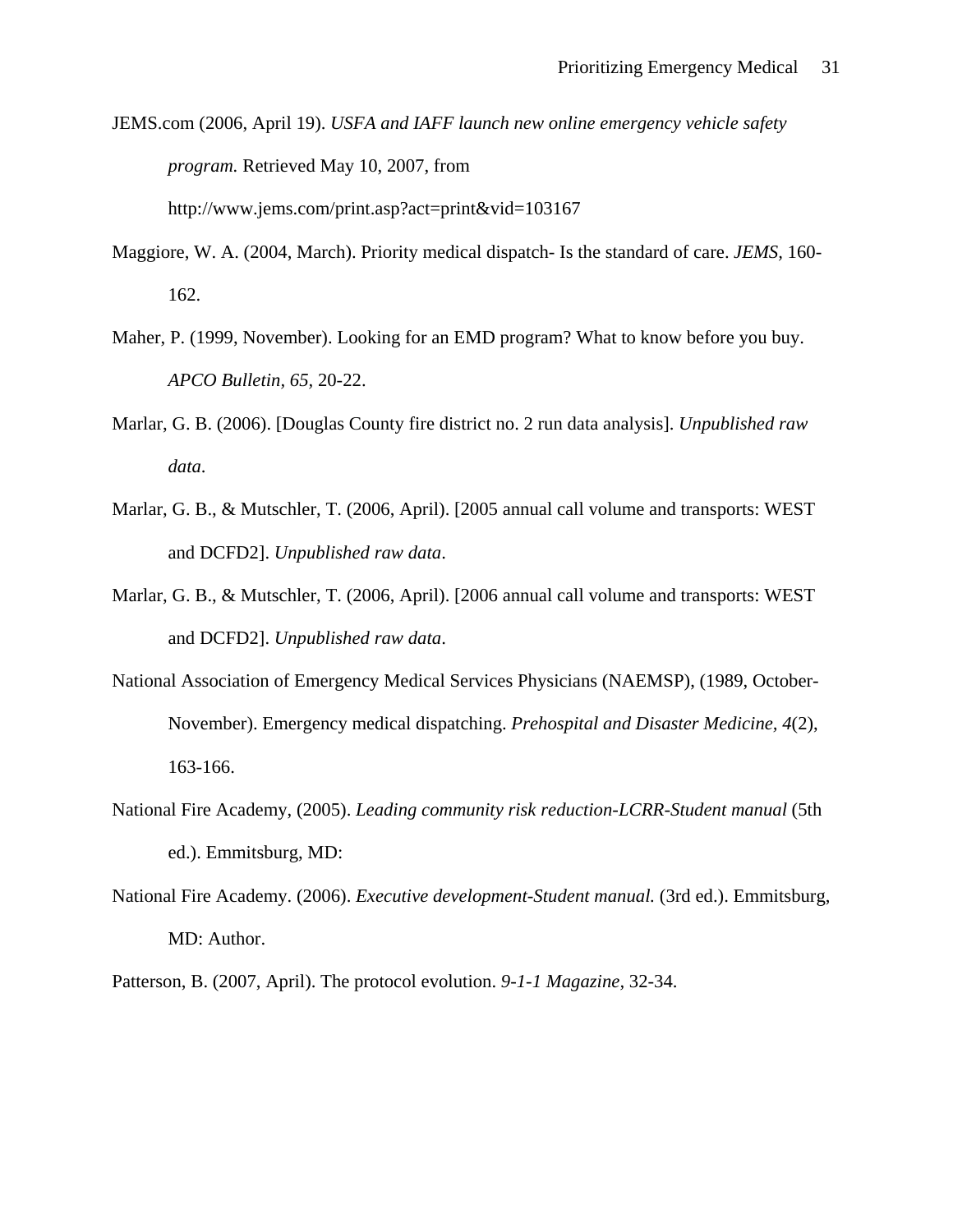Taylor, A., & Wilson, S. C. (2003, January 27). *Ranking dispatch calls could save lives EMTs risk accidents for nonemergency cases.* Retrieved April 24, 2007, from http://www.emergencydispatch.org/articles/rankingdispatchcalls.html

- U.S. Census Bureau, (2000). *Oregon by place.* Retrieved April 18, 2007, from http://factfinder.census.gov/servlet/GCTTable?\_bm=y&-geo\_id=04000US41&- \_box\_head\_nbr=GCT-PH1&-ds\_name=DEC\_2000\_SF1\_U&-format=ST-7
- United States Fire Administration, (1997). *Implementation of EMS in the fire service*. Emmitsburg, MD: FEMA.
- Zachariah, B. S., & Pepe, P. E. (1995). The development of emergency medical dispatch in the USA: a historical perspective. *European Journal of Emergency Medicine*, 1-4. Retrieved May 8, 2007, from http://www.emergencydispatch.org/articles/historicalperspective1.htm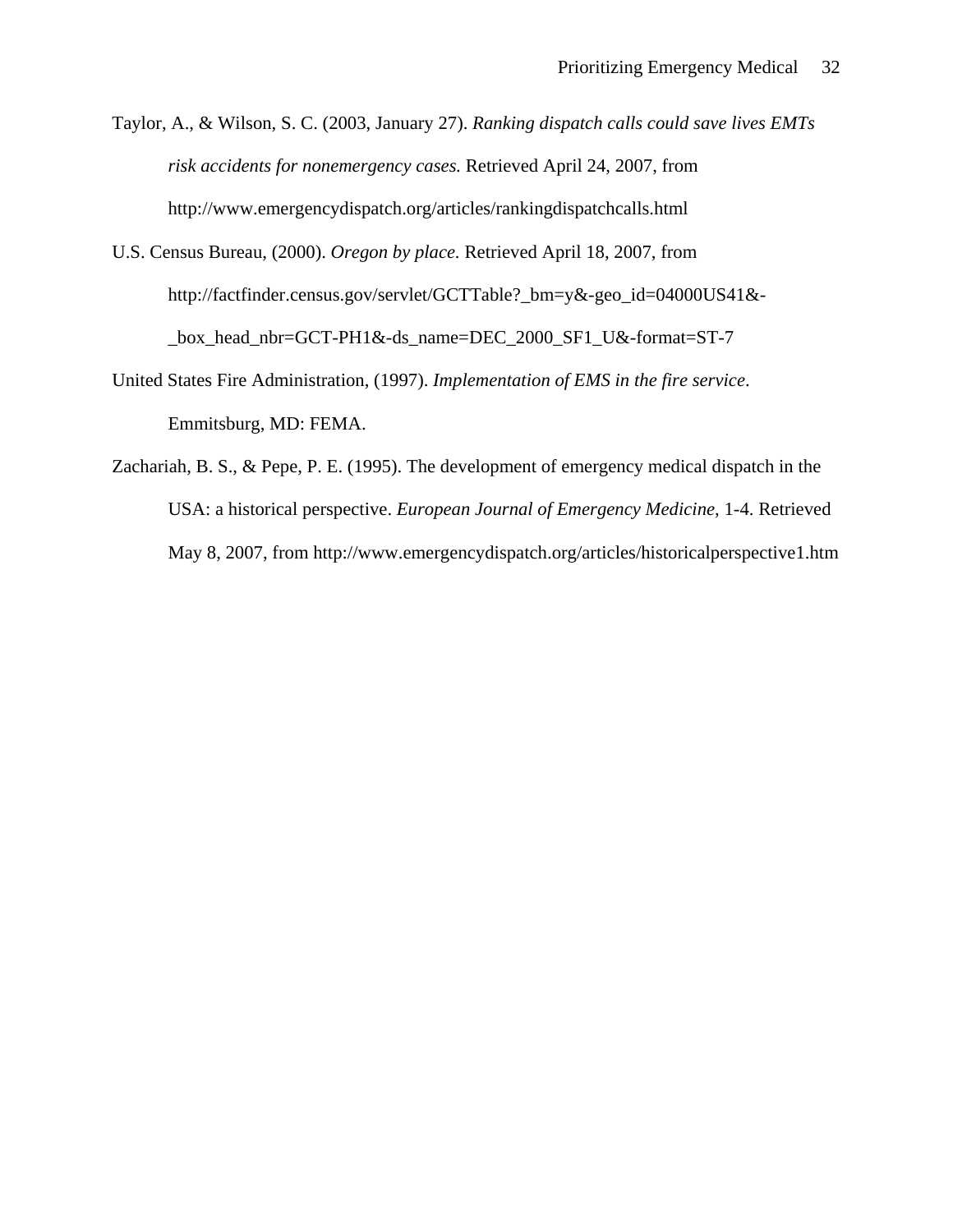# Appendix A

# Applied Research Project Survey

#### <span id="page-32-0"></span>**How have other departments dealt with prioritizing Emergency Medical Services dispatches and what impact has it had on their delivery of service**

Name of your Fire Department

Name, telephone #, and email address of person completing this questionnaire (if further information or clarification

were needed)

\_\_\_\_\_\_\_\_\_\_ Square miles of service area

\_\_\_\_\_\_\_\_\_\_ Number of stations

\_\_\_\_\_\_\_\_\_\_ approximate number of citizens in your service area

#### **1. Does your department provide Emergency Medical Services (EMS)?**

- a. Yes
- b. No

*If you answered NO to question #1, thank you for your participation in this survey, please do not continue on to question #2*

# **2. Does your department use a tiered EMS response (send different types and amounts of EMS resources based on need)?**

- a. Yes
- b. No

## **3. What type of EMS service does your department deliver?**

- a. BLS  $1<sup>st</sup>$  responder
- b. ALS  $1<sup>st</sup>$  responder
- c. BLS & ALS  $1<sup>st</sup>$  responder
- d. BLS transport
- e. ALS transport
- f. BLS & ALS transport

#### 4. **What organization manages your 911 center for your department**

- a. Your own
- b. Law Enforcement
- c. Private Third party
- d. County
- e. Other\_\_\_\_\_\_\_\_\_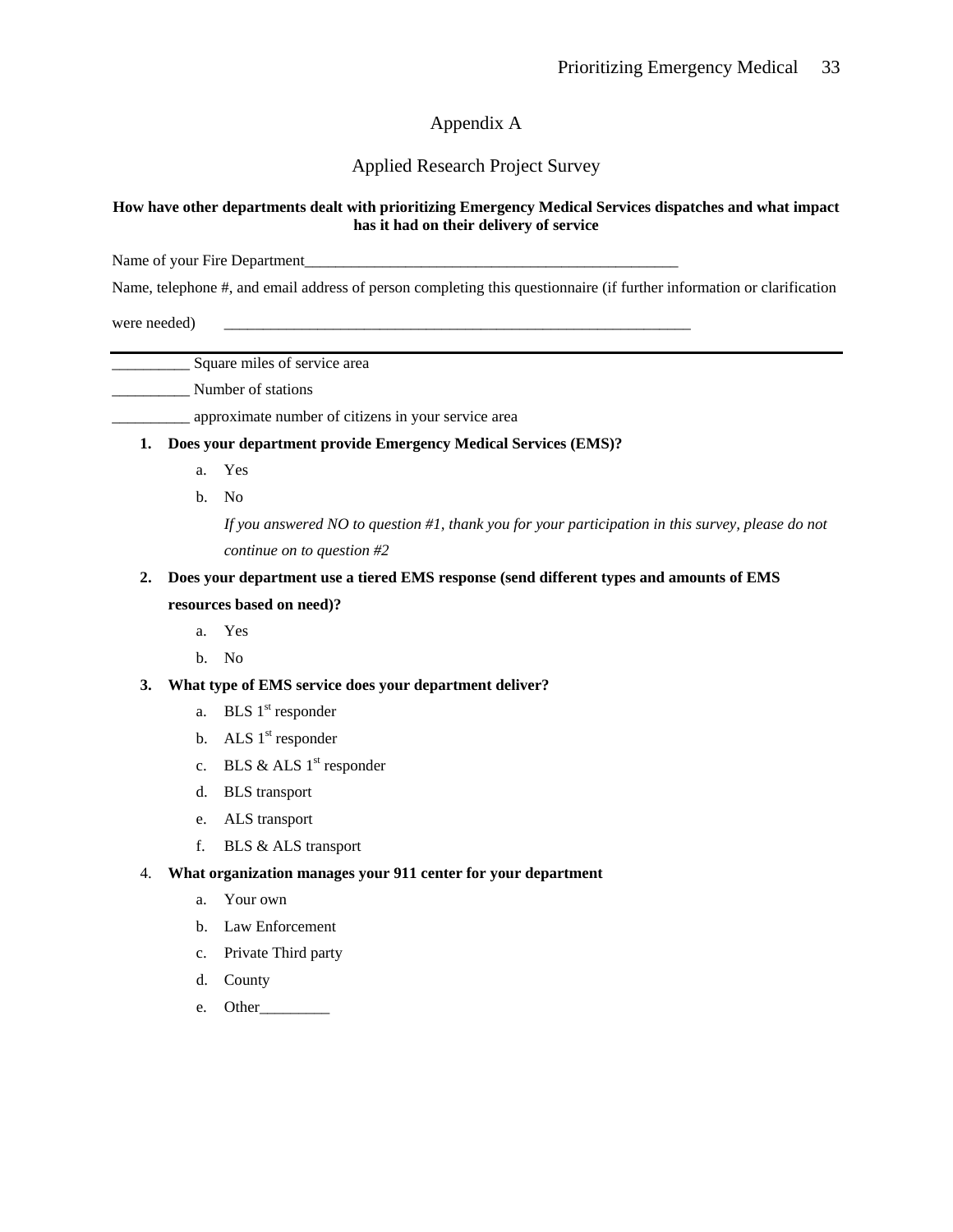#### **5. What system does your department/dispatch use to determine the level of EMS response?**

- a. EMD (Dr. Jeff Clawson's model)
- b. APCO
- c. PowerPhone
- d. Internal Program/ Procedures
- e. Other
- **6. Does your department use a priority dispatch system for dispatching EMS calls?** 
	- a. Yes
	- b. No
- **7. If your department uses a priority dispatch system, have you seen a change in dispatch call processing (time the time it takes from the dispatcher to take the call and dispatch a unit)?** 
	- a. Increase in time
	- b. Decrease in time
	- c. No change

# 8. **Which of the following benefits has your department realized with the use of a priority dispatch**

# **system? (Check all that apply)**

- a. Better utilization of resources
- b. Increased personnel and public safety by reducing code  $3$  (lights  $\&$  siren) responses
- c. Ability to use a tiered BLS and ALS response
- d. Decreased liability
- e. Standardization of dispatches
- f. Maintain Paramedic ambulances availability within the system
- g. Not applicable
- h. Other\_\_\_\_\_\_\_\_\_\_\_\_\_\_\_\_\_\_

#### **9. Of the benefits listed which one has had the greatest impact to your department?**

- a. Better utilization of resources
- b. Increased personnel and public safety by reducing code  $3$  (lights  $\&$  siren) responses
- c. Ability to use a tiered BLS and ALS response
- d. Decreased liability
- e. Standardization of dispatches
- f. Maintain Paramedic ambulances availability within the system
- g. Not applicable
- h. Other

# **10. Which of the following drawbacks has your department seen with the use of a priority dispatch system? (Check all that apply)**

- a. Increased liability
- b. Increased call processing time